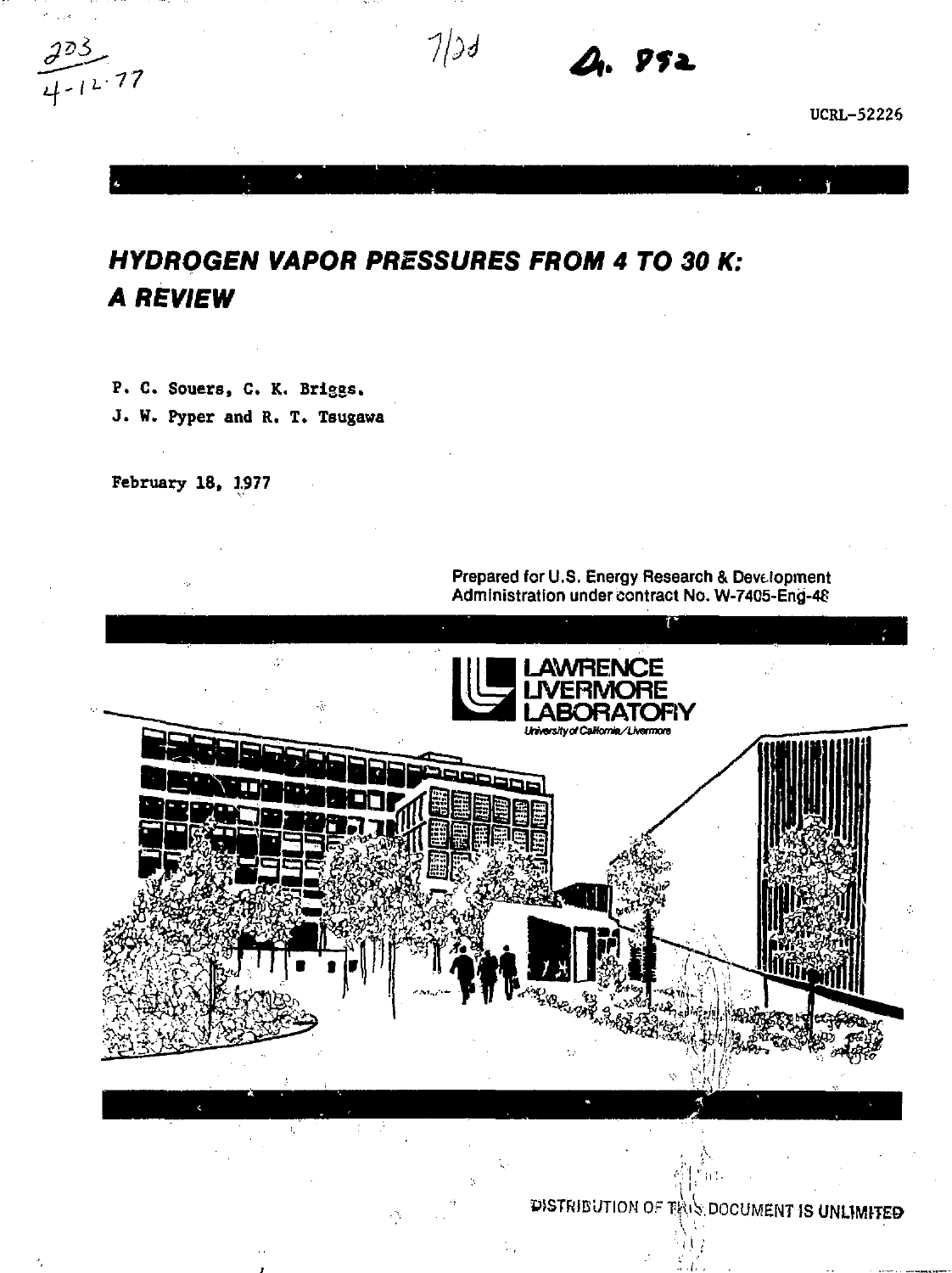**This report wot prepared as »n account of work spomcred by the United Stttei Government. Neither the**  United States nor the United States Energy Research **ft Development Administration, nu any of their employwt, not any of their contractors, subcontractors, or thetr employed, makei any warranty, express or implied, oi anumei any** *itp\* **liability of responsibility**  for the accuracy, completeness or usef. Inem of any **information, apparatui, product or process disclosed, or represents that iti use would not Infrlngs privately-owned rights.** 

#### **NOTICE**

**Reference to i company or product name does** *not*  **imply approval or recommendation of the product by**  the University of California or the U.S. Energy Research **ft Dewlopnent Administration to the exclusion of others thai may be suitable.** 

> **Printed in the United States of America Available f:om National Teclinical Information Semw US. Department of Commerce 5285 Port Royal Road**  Springfield, VA 22161 **Price: Printed Copy \$ ; Microfiche \$3.00**

| Page Range                      | Domestic<br>Price | <b>Pige Range</b> | Domestra<br>Price |
|---------------------------------|-------------------|-------------------|-------------------|
| $001 - 025$                     | \$ 3.50           | $326 - 350$       | 10.00             |
| 026-050                         | 4.00              | $351 - 375$       | 10.50             |
| 051-075                         | 4.50              | $376 - 400$       | 10.75             |
| 076-100                         | 5.00              | $401 - 425$       | 11.00             |
| 101-125                         | 5.50              | 426-450           | 11.75             |
| 126-150<br>$\ddot{\phantom{a}}$ | 6.00              | $451 - 475$       | 12.00             |
| -151–175                        | 6.75              | 476~500           | 12.50             |
| 176-200                         | 7.50              | 501-525           | 12.75             |
| $201 - 225$                     | 7.75              | 526~550<br>ξŧ     | 13.00             |
| 226-250                         | 8.00              | 551-575           | 13.50             |
| $251 - 275$                     | 9.00              | 576-600           | 13.75             |
| 276-300                         | 9.25.             | $601 - up$        |                   |
| 301-325                         | 9.75              |                   |                   |
|                                 |                   |                   |                   |

\*Add \$2.50 foi esch tdditfoiial 100 pifie increment *(torn 601* -to 1,000 *ftgm;*  add \$4.50 for each soditional 100 page increment over 1,000 pages.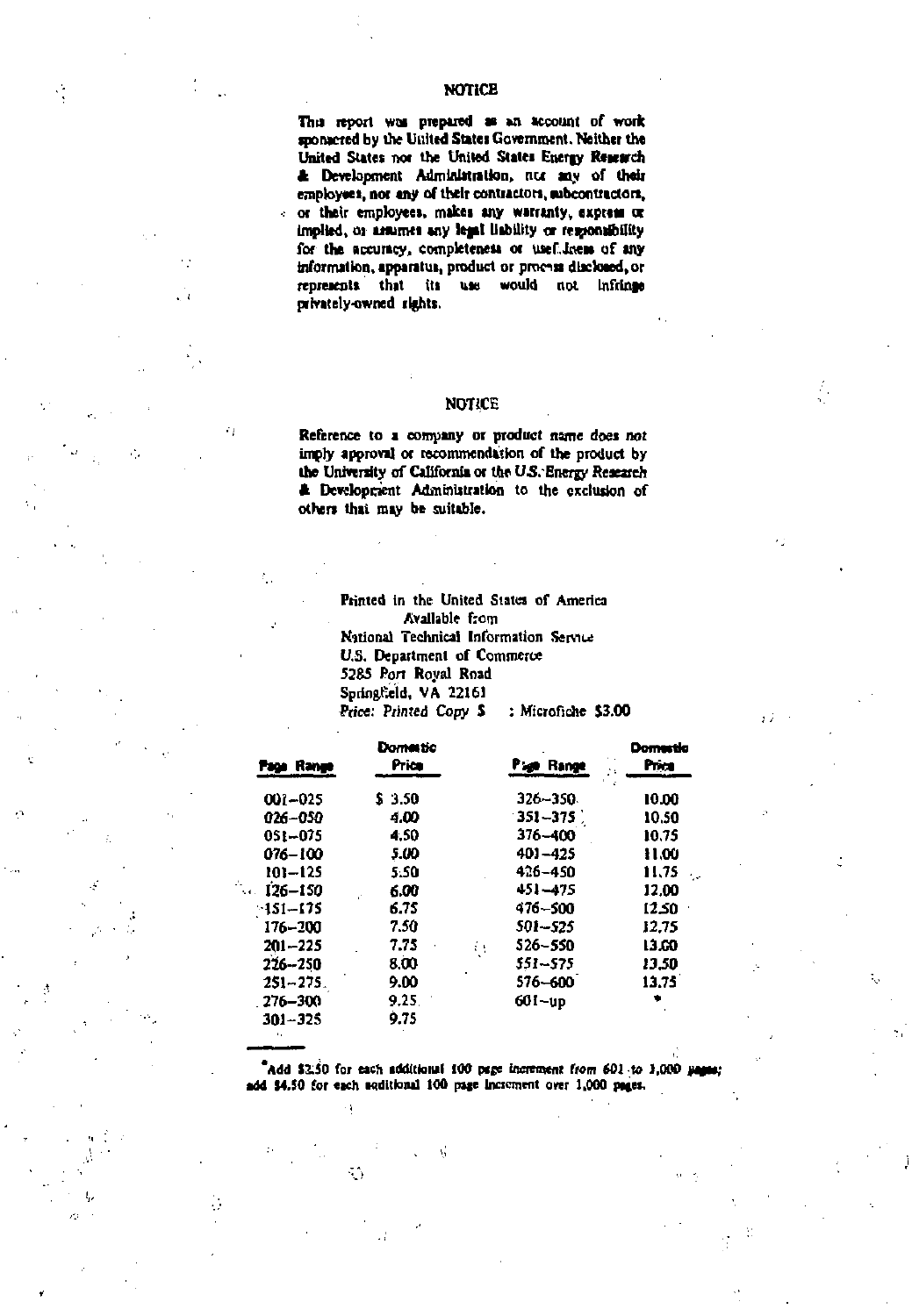

# **LAWRENCE LIVERMORE LABORATORY**

University of California. Livermore, California, 94550

UCRL-52226

# *HYDROGEN VAPOR PRESSURES FROM 4 TO 30 K: A REVIEW*

P. C. Souers, C. K. Briggs,

J. W. Pyper, and R. T. Tsugawa

MS date: February 18, 1977

- NOTICE This report was proposed as an account of work<br>sponsored by the United States Covernment. Neither<br>the United States nor the United States Covernment. Neither<br>Research and Development Administration, nor any of<br>their emphas ly, express anj  $01.38$ her any tea ir or res <sup>97</sup> Fesponsibility for the<br><sup>he</sup>m of any informatio<br>isclosed, or emissions ity for the accuracy, comple Tuefulness of any information, apparatus, providens disclosed, or represents that its use with the control of the control of the control of the control of the control of the control of the control of the control of the con

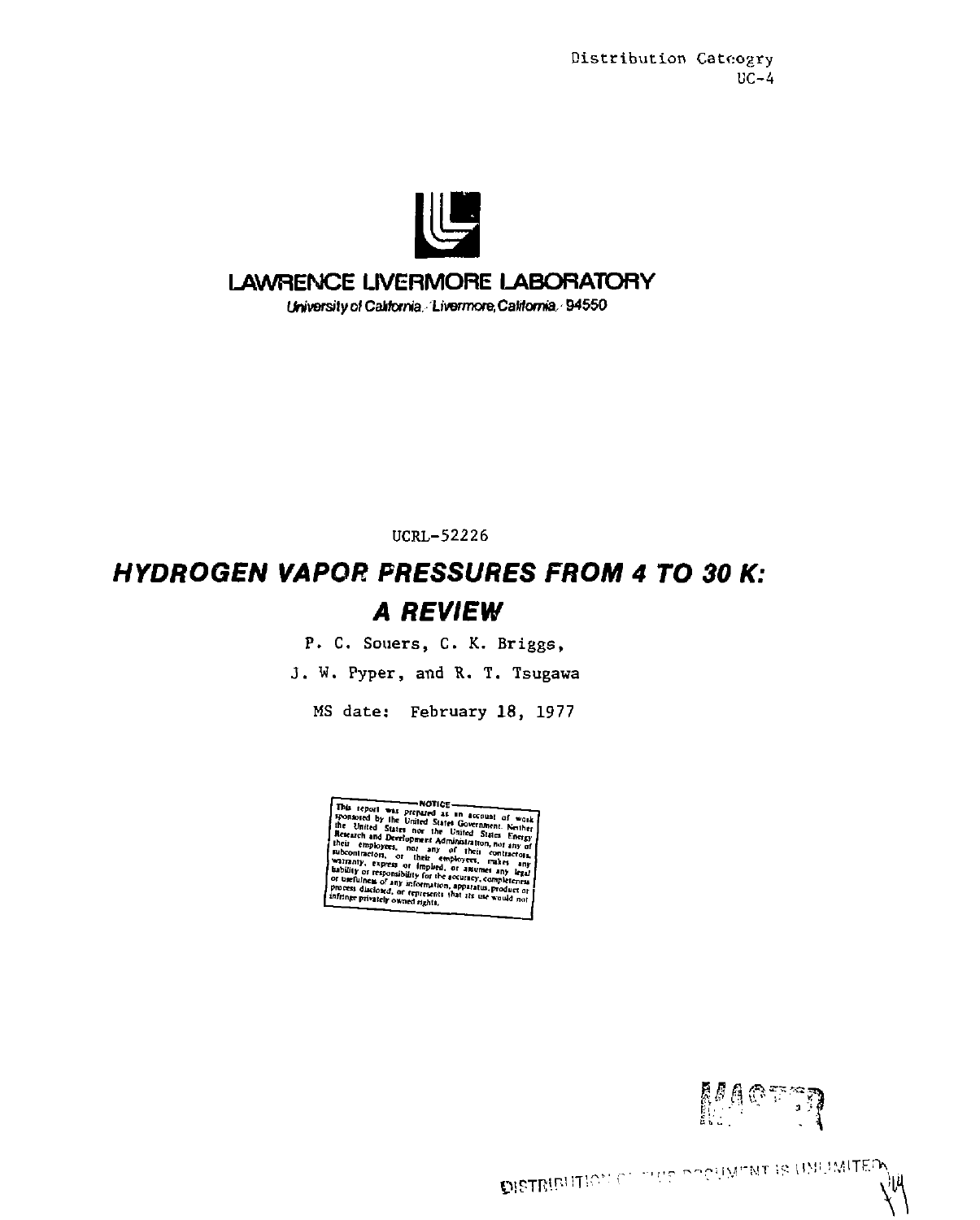# **Contents**

| The Saturated Liquid-Gas Vapor Pressure 3          |
|----------------------------------------------------|
|                                                    |
|                                                    |
| Saturated Vapor Pressure of the Solid Hydrogens 15 |
|                                                    |
|                                                    |
|                                                    |
|                                                    |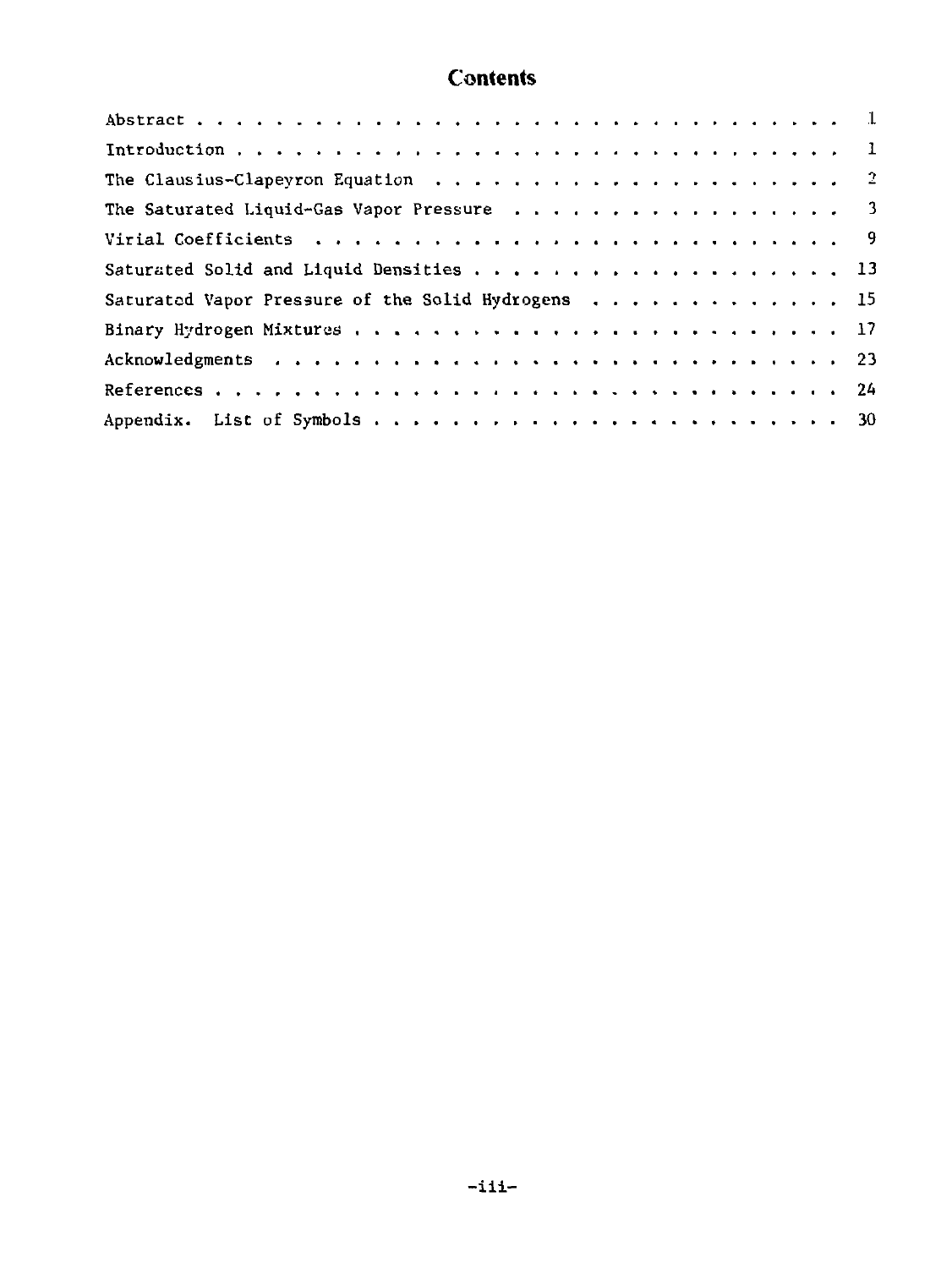# **HYDROGEN VAPOR PRESSIRES FROM 4 TO 30 K: A REVIEW**

#### **Abstract**

In this report, we review the following properties for the hydrogens from 4 to 30 K: liquid-gas and solid-gns vapor pressures, triplepoint values, virial coefficients, liquid and solid densities, and heats of transformation. We have correlated these properties with as much consistency as the data allow. Empirical equations are given for virial coefficients and densities.

 $\rightarrow$ 

Clausius-Clapeyron equations relate vapor pressure and temperature with the other properties. Data are frequently available with H<sub>2</sub> and D<sub>2</sub> and are semetimes available for HD and  $T_0$ . We have, therefore, estimated HT and DT values to complete the set. We have also reviewed work on binary H-D mixtures and have estimated the expected behavior for H-T and D-T systems.

#### **Introduction**

The current research programs in hydrogen fusion (e.g., magnetic confinement, electron beams, heavy ions, plasma focus, and lasers) all use a  $D_2$ -DT-T<sub>2</sub> mixture as thermonuclear fuel. Most of these programs plan eventually to use the D-T in cryogenic conditions, either for cryopumping, tritium recovery, or fuel pellet manufacture. Therefore, we have embarked on a series of review and extrapolation reports in an attempt to provide information on the physical and chemical properties of heavy hydrogen.  $1-7$  In this paper, we consider the saturated-vapor pressure of the hydrogens from 4.2 to 30 K.

The vapor pressure along the solidgas and liquid-gas phase boundaries

is perhaps the most basic property of cryogenic hydrogen. It is certainly the most measured property and a staggering amount of information exists. Much of this has been summarized in recent cryogenic hydrogen surveys.<sup>8,9</sup>

However, the literature on vapor pressure is quite confusing. Even the better reviews have made no attempt to correlate the data throughout the isotopes or across the triple point from liquid tc solid. In addition, much of the data in the reviews are obsolete; scattered errors propagate down through the years. The most recent papers containing the best data are written in stark outline, presumably for a narrow and already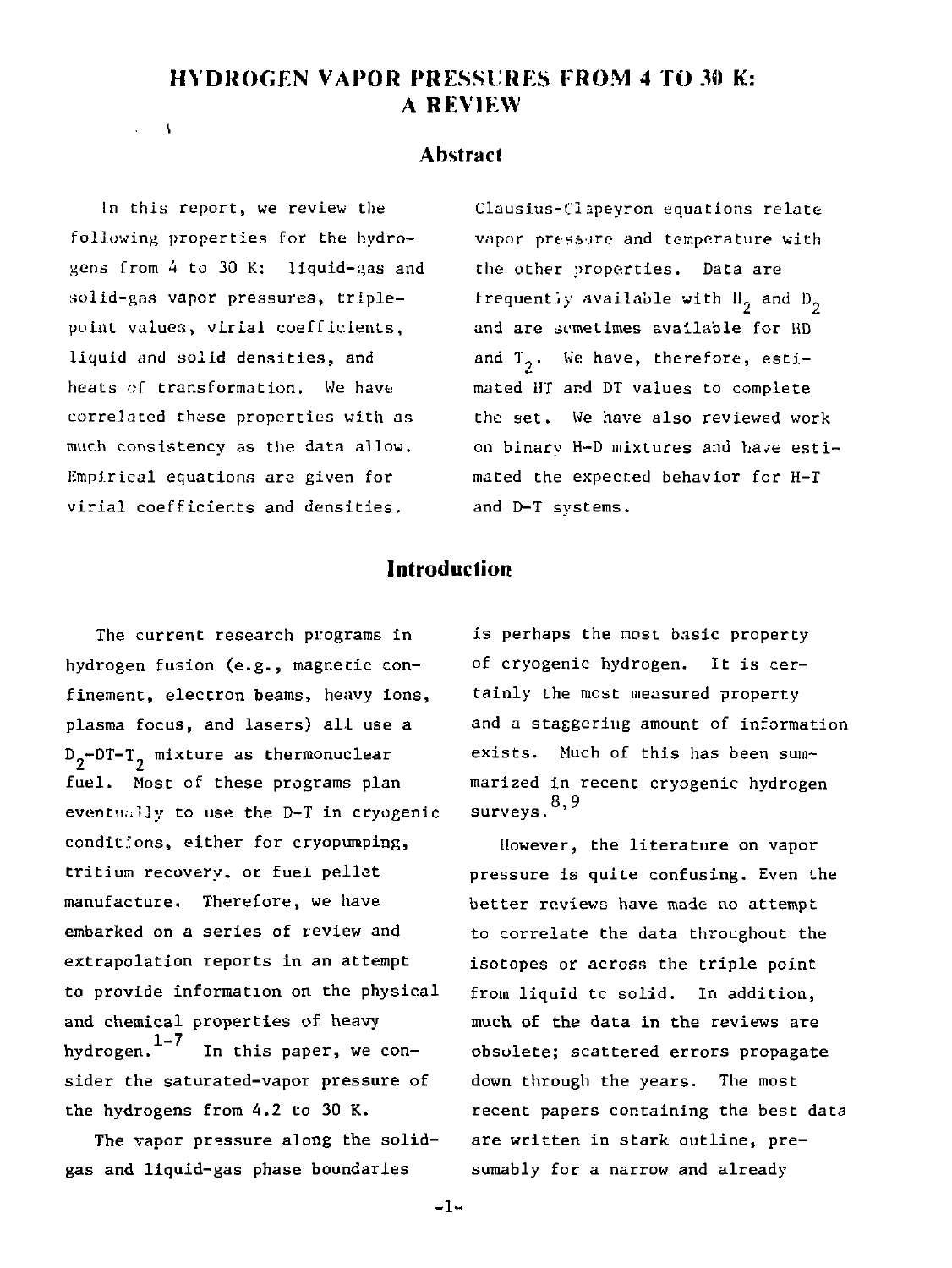well-informed audience. To the outsider, however, the field appears

chaotic; In this report, we shall try to bring some order to this chaos.

## **The Clausius-Clapcjron Equation**

The saturated-vapor pressure is usually given some theoretical substance with the Clausius-Clapeyron equation. This equaces the free energy, G, of two phases in equilibrium (e.g., liquid and gas  $^{10}$ ) for a pure component;

$$
\left(\frac{\partial G}{\partial P^o}\right)_T dP^o + \left(\frac{\partial G}{\partial T}\right)_{P^o} dT\Big|_{g}
$$

$$
= \left(\frac{\partial G}{\partial P^o}\right)_T dP^o + \left(\frac{\partial G}{\partial T}\right)_{P^o} dT\Big|_{g}, \qquad (1)
$$

where  $P^{\circ}$  is the pressure. T is the temperature, and the letters *I* and g denote liquid and gas. We can now use the thermodynamic identities,

$$
\left(\frac{\partial G}{\partial P}\right)_T = V,\tag{2}
$$

and

$$
\left(\frac{\partial G}{\partial T}\right)_P = -S,\tag{3}
$$

where V is the volume and S is the entropy. From this we obtain

$$
\frac{\mathrm{d}P^{\circ}}{\mathrm{d}T} = \frac{S_g - S_{\bar{L}}}{V_g - V_{\bar{L}}} = \frac{H_v}{T(V_g - V_{\bar{L}})}, \qquad (4)
$$

where the entropy difference is converted into the heat of vaporization, H., divided by the temperature. The subscripts g and *i* again denote gas and liquid. We use the gas equation to substitute for the gas volume,  $V_a$ , and obtain,

$$
\frac{\mathrm{d}P^{\circ}}{\mathrm{d}T} = \frac{P^{\circ}H_{\mathbf{y}}}{2RT^2 \left(1 - \frac{V_{\circ}}{V_{\mathbf{g}}}\right)}\,,\tag{5}
$$

where Z is the compressibility and R is the gas constant. Inverting the volumes to densities, we find

$$
\frac{\text{d1nP}^{\circ}}{\text{d}T} = \frac{1}{z \left(1 - \frac{\rho_g}{\rho_g}\right)} \frac{H_y}{RT^2} \quad . \tag{6}
$$

If we had a perfect gas with  $Z = 1$ and if  $\rho_g \ll \rho_g$ , then we could easily integrate Eq. (6) to obtain P°. Although the constants of integration must be determined experimentally, we have nevertheless related  $P^{\circ}$  and  $H_{\bullet}$ .

We replace the real heat of vaporization,  $H_v$ , with an "effective" one,  $H_V$ (eff), where

-2-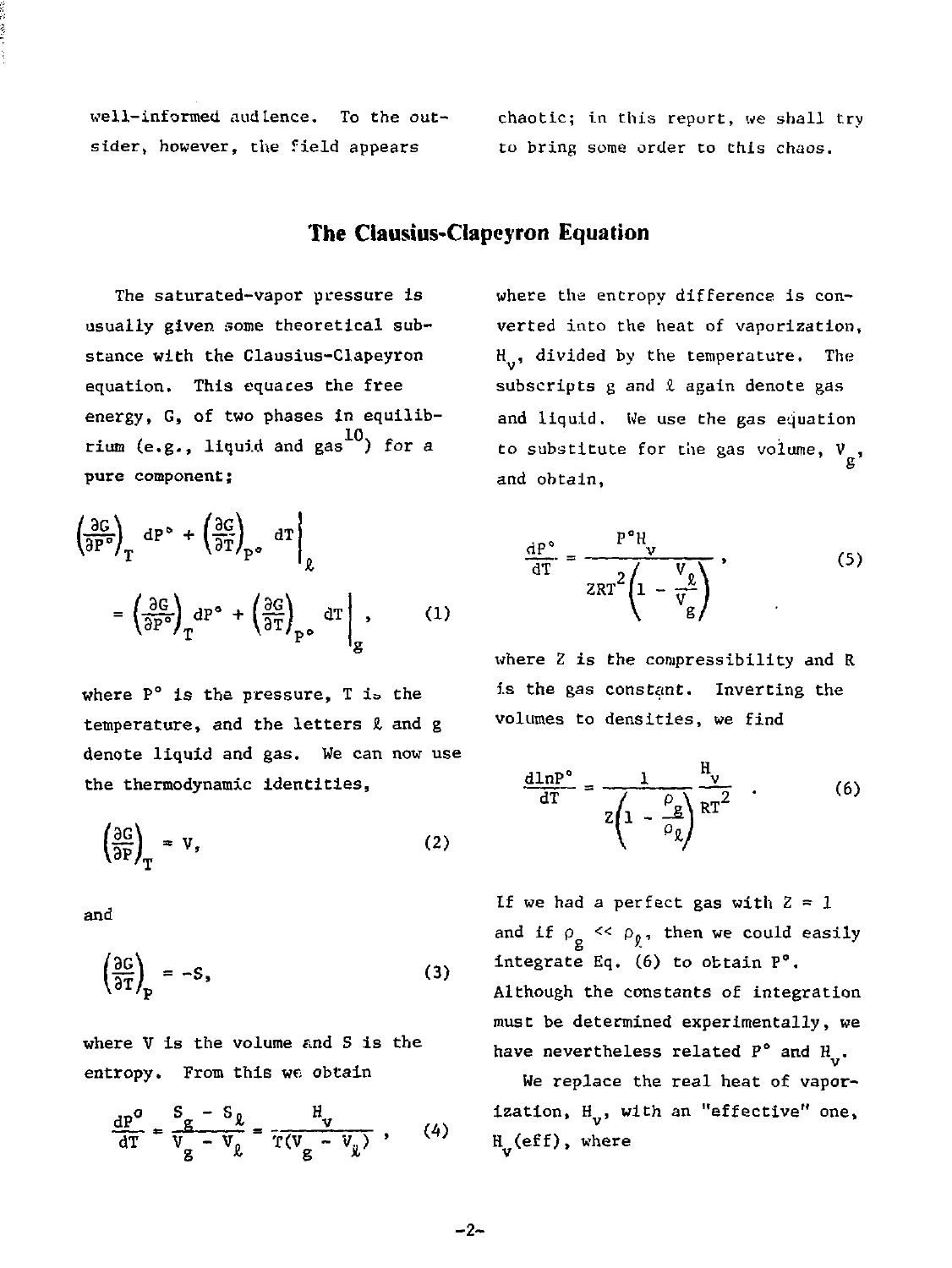$$
H_{v}(\text{eff}) = \frac{H_{v}}{z \left(1 - \frac{\rho_{g}}{\rho_{g}}\right)}
$$
 (7)

and also,

$$
H_V(eff) = RT^2 \frac{dlnP}{dT} \t\t(8)
$$

For solids and gases in equilibrium, we use the corresponding solid density,  $\rho_a$ , and the heats of sublimation,  $H_{\bf g}$  and  $H_{\bf g}$ (eff). We consider only the solid-liquid equilibrium and just at the triple point. Again, we may use the Clausius-Clapeyron equation with the heat of fusion,  $H_{\epsilon}$ .

From a practical point of view, we would like to know what  $H_V(eff)$  or H<sub>s</sub>(eff) look like. We may, therefore, take experimental data points that are close together and use a variation of Eq. (8);

$$
H_{V}(eff) = R(\overline{T})^{2} \left( \frac{\ln P_{2}^{o} - \ln P_{1}^{o}}{T_{2} - T_{1}} \right) . (9)
$$

The subscripts 1 and 2 refer to the data points in a pair. The T is an average between  $T_1$  and  $T_2$ . If  $(T_2 -$ T.) is small (i.e., a Kelvin or less), a linear average may be used without great error. (After presenting our sources of data, we use Eq. (9) for the analysis.)

### **The Saturated Liquid-Gas Vapor Pressure**

The literature is extensive and, unfortunately, most of it is obsolete. In this latter category, we include the following references from 1948 to the present:  $eH_2$  (Refs. 11-18),  $nH_2$ (Refs. 11, 13, 16, 19), HD (Ref. 12), and  $D_2$  (Refs. 12, 20-22). We also include an early effort to use  $H_2$  and  $nH_2$  liquid-gas vapor pressures as  $\frac{2}{3}$  part of the temperature scale. $\frac{23}{3}$ 

Selecting the best data is not easy because the differences are subtle and the background data are sparse. For  $eH_2$  and  $nH_2$ , we select the equations listed as part of the

International Practical Temperature Scale of  $1968$ .<sup>24</sup> This is a strange paper, the product of the Comité International des Poids et Mesures. It is obviously the work of many people but only the communicator's name is given. However, neither details nor references are given so that it is impossible to trace its continuity with earlier work. Preceding the temperature scale work, the paper with the greatest reported detail was written in 1967 by the Dutch $^{18}\!;$  yet, their work does not appear to have been incorporated to

-3-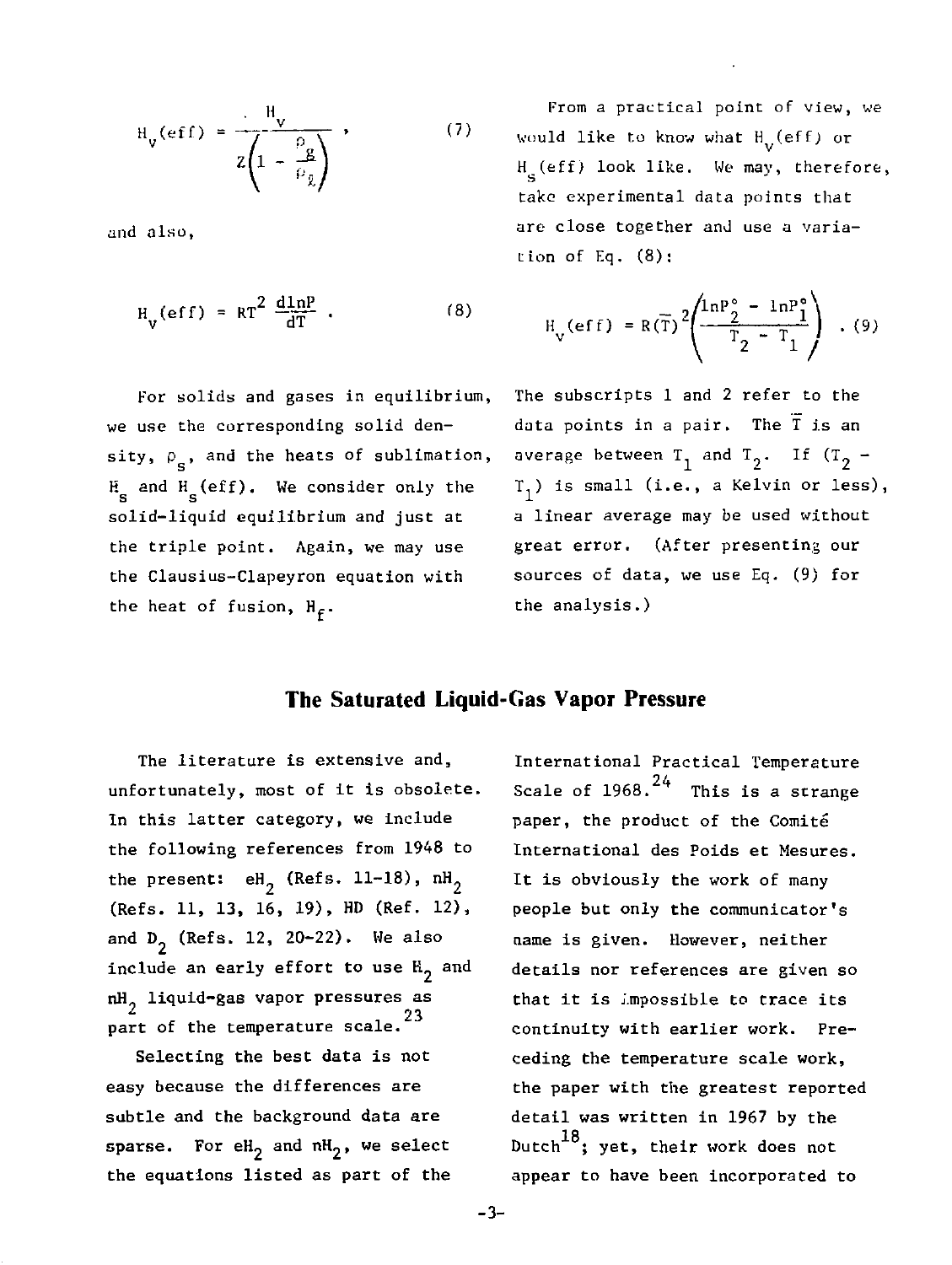any degree into the 1968 temperature scale. Moreover, the 1975 temperaturemeasurement conference<sup>25</sup> includes even less of the work of the Dutch. The  $nH_2$  data are not repeated and there are no vapor pressure curves. Three fixed points from 13.8 to 30.3 K are listed for  $eH_2$ ; these are obviously from the 1968 temperature scale.

Returning to the 1968 temperature scale work for our hydrogen vapor  $\nu$ ressures, $^{24}$  we conclude that, from the triple point to 23 K, the  $eH_2$ data are valid. They are almost certainly as good as enybody else's up to 30 K because they are a close derivative of the triple point to 30-K equation of the famous 1948 Woolley review.<sup>11</sup> The nH<sub>2</sub> data, only slightly different, are listed to apply from the triple point to 30 K. $^{24}$  These, too, are similar to the old Woolley equation.<sup>11</sup>

For the HD data, there are only two choices available $^{12}$  and we select the 1948 data of Woolley.<sup>11</sup> For the  $D_2$  data, we select the 1951 data of  $G$ rilly.<sup>26</sup> The later review of Prydz does not seem to us to be internally consistent.<sup>22</sup> For  $T_2$ , we select some 1975 data by Sherman and Grilly of Los Alamos.<sup>27</sup> These are partly remeasured data by Sherman and partly the readingted  $1051$  data of Crilly  $26$ the readjusted 1951 data of Grilly  $\frac{1}{2}$  data are normal and the direction ference between these and the equilibrium form is probably less than

their accuracy. The  $T_2$  value is listed as normal but could be equilibrium because it could have been converted during the experiment by beta-particle catalysis.  $28, 29$ 

Now, we consider the form of the effective heat of vaporization, H<sub>1</sub>(eff), as a function of temperature. We have taken the data on  $H_2$ ,  $HD$ , and D<sub>2</sub> from the sources listed above and have processed pairs of adjacent data points according to Eq. (9). Figure  $1$  shows the resultant  $\frac{H}{V}$ (eff) vs temperature curves from the triple  $\cdot$ points to 30 K.

At first glance, the form of H (eff) appears to be linear with a quadratic component,

$$
H_{v}(eff) = R[-B + B'T + CT^{2}], (10)
$$

where B, B', and C are constants and B is a negative number. We substitute for  $H_{12}(eff)$  in Eq. (8) and integrate to obtain

$$
\ln P^{\circ} = A + \frac{B}{T} + B' \ln T + CT , \qquad (11)
$$

where A is the constant of integration. The term P° denotes the saturation liquid-gas, pure-component vapor pressure. This equation produces a fairly self-consistent set of constants for  $H_2$ , HD,  $D_2$ , and T<sub>2</sub> (see Ref. 3).

However, liquid-gas vapor pressures have not been cast in the form of

 $-4-$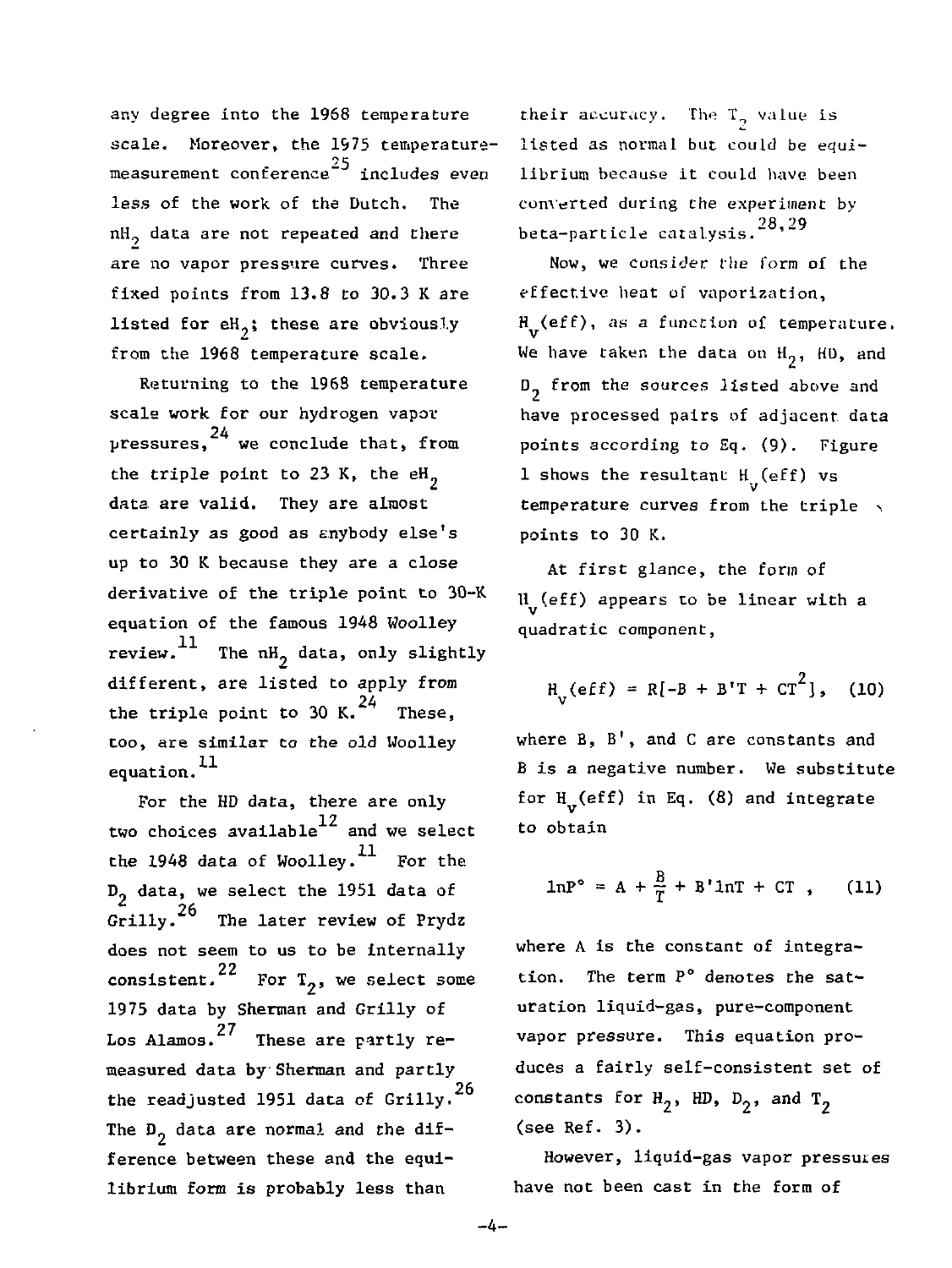

Fig. 1. Effective heats of sublimation and vaporization for  $H_2$ , HD, and D<sub>2</sub> from many sources. Most of the strings of points contain unknown amounts<br>of smoothing. Here,  $\blacktriangle = eH_2$ ,  $\varnothing = nH_2$ ,  $\blacktriangleright$  = HD, and  $\nabla = D_2$ .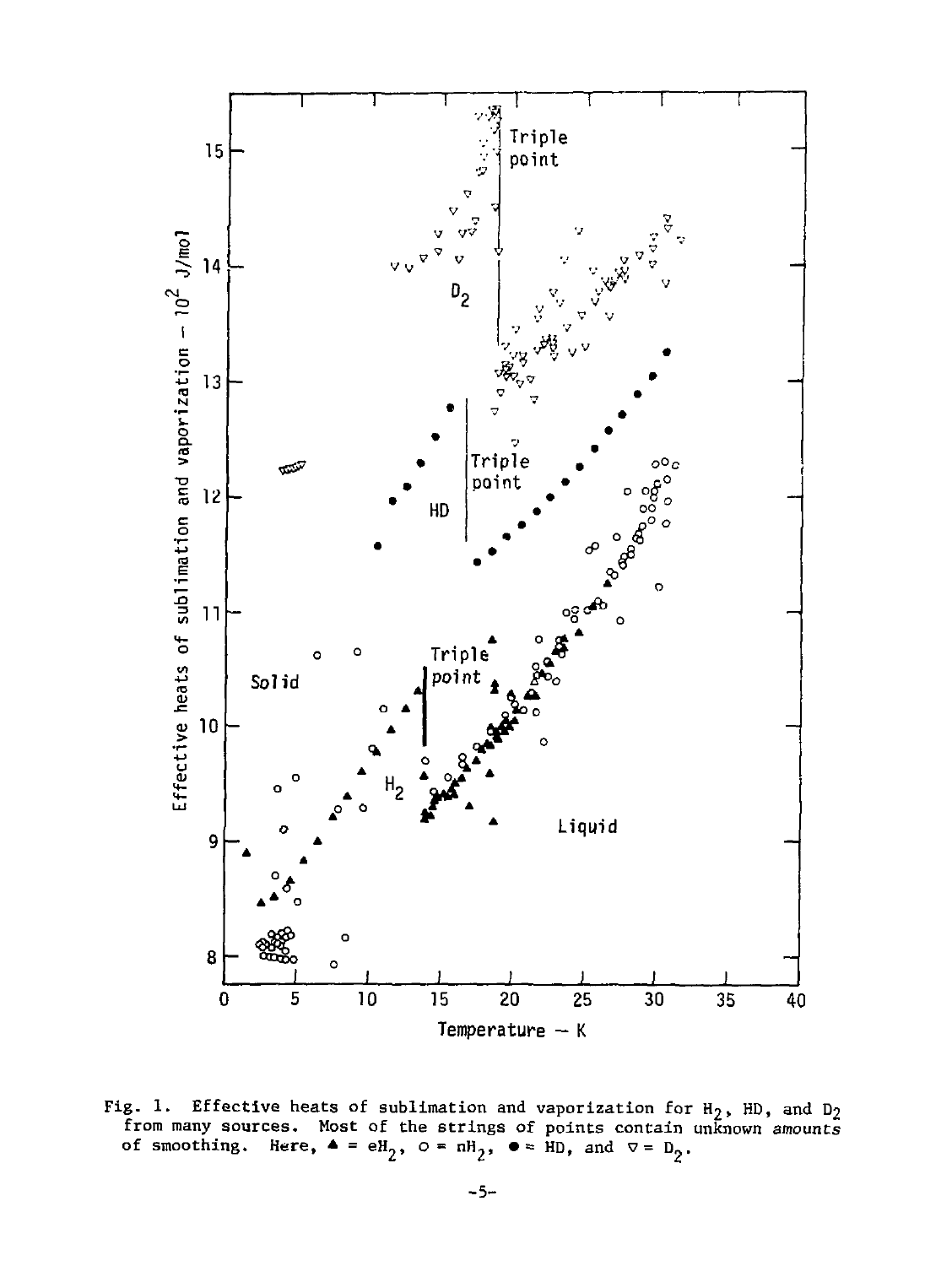Eq. (11). From Woolley's 1948 review to the present, the accepted form has been

$$
H_v
$$
(eff) = R[-B + CT<sup>2</sup> + 2DT<sup>3</sup>] , (12)

where B, C, and D are constants and B, again, is a negative number. This integrates to

$$
1nP^{\circ} = A + \frac{B}{T} + CT + DT^{2} ; \qquad (13)
$$

again, A is the constant of integration. This is the form used in all our selected references, including the 1968 temperature scale; we shall, therefore, also follow the form of Eq. (13).

The actual constants for  $eH_{\gamma}$ ,  $nH_{\gamma}$ , HD,  $D_2$ , and  $T_2$  are listed in Table 1. We see that the  $H_2$ , HD,  $D_2$ , and T<sub>2</sub>

values as well as constants A ami B follow a smooth sequence through the isotopes; however, C and D do not. For the present, we will have to live with these discrepancies. Sherman $^{27}$ at Los Alamos Scientific Laboratory is currently working on the  $H_2$ ,  $D_3$ , and  $T_2$  vapor pressures and hopefully he will be able to smooth the sequence of equations.

The equations of Table 1 must, of course, yield the proper triple-point temperatures and pressures. These are:  $eH_2 = 13.81$  K and 7030 Pa (52.73 Torr),  $^{24}$  nH<sub>2</sub> = 13.956 K and 7199 Pa (54.00 Torr), HD = 16.604 K and 12400 Pa (92.8 Torr),  $^{11}$  nD<sub>2</sub> = 18.73 K and 17140 Pa (128.6  $\frac{1}{26}$ ),  $\frac{26}{100}$ and  $T_2$  = 20.63 K and 21600 Pa  $(162.0 \text{ Torr})$ .<sup>27</sup> The normal boiling points at one atmosphere that fit

| Table 1. Saturated liquid-gas vapor pressures of the pure-component hydrogens |
|-------------------------------------------------------------------------------|
| from the triple point to 30 K. The HT and DT pressures are estimated          |
| from the rule of the Geometric Mean.                                          |

|                 | $1nP^{\circ} = A + \frac{B}{T} + CT + DT^{2}$ |  |                                                                                         |                                                                                                                             |          |  |
|-----------------|-----------------------------------------------|--|-----------------------------------------------------------------------------------------|-----------------------------------------------------------------------------------------------------------------------------|----------|--|
| Hydrogen        | Isotope A(Pa) A(Torr)                         |  | в                                                                                       | с                                                                                                                           | D        |  |
| $eH_{2}$        | 15,46688                                      |  |                                                                                         | 10.57411 -1.013378 $\times$ 10 <sup>2</sup> 5.432005 $\times$ 10 <sup>-2</sup> -1.105632 $\times$ 10 <sup>-4</sup>          |          |  |
| nH <sub>2</sub> |                                               |  |                                                                                         | 15.52059 10.62782 -1.027498 $\times$ 10 <sup>2</sup> 5.338981 $\times$ 10 <sup>-2</sup> -1.105632 $\times$ 10 <sup>-4</sup> |          |  |
| HD              |                                               |  | 16.52000 11.62723 -1.272167 $\times$ 10 <sup>2</sup> 3.405523 $\times$ 10 <sup>-2</sup> |                                                                                                                             | $\Omega$ |  |
| $nD_{2}$        | 18.89988                                      |  |                                                                                         | 14.00711 -1.612823 $\times$ 10 <sup>2</sup> -4.861678 $\times$ 10 <sup>-2</sup> 10.56887 $\times$ 10 <sup>-4</sup>          |          |  |
| $r_{2}$         |                                               |  |                                                                                         | 19.11365 14.22088 -1.820038 $\times$ 10 <sup>2</sup> -2.560401 $\times$ 10 <sup>-2</sup> 5.133943 $\times$ 10 <sup>-4</sup> |          |  |

$$
-\mathbf{0}-
$$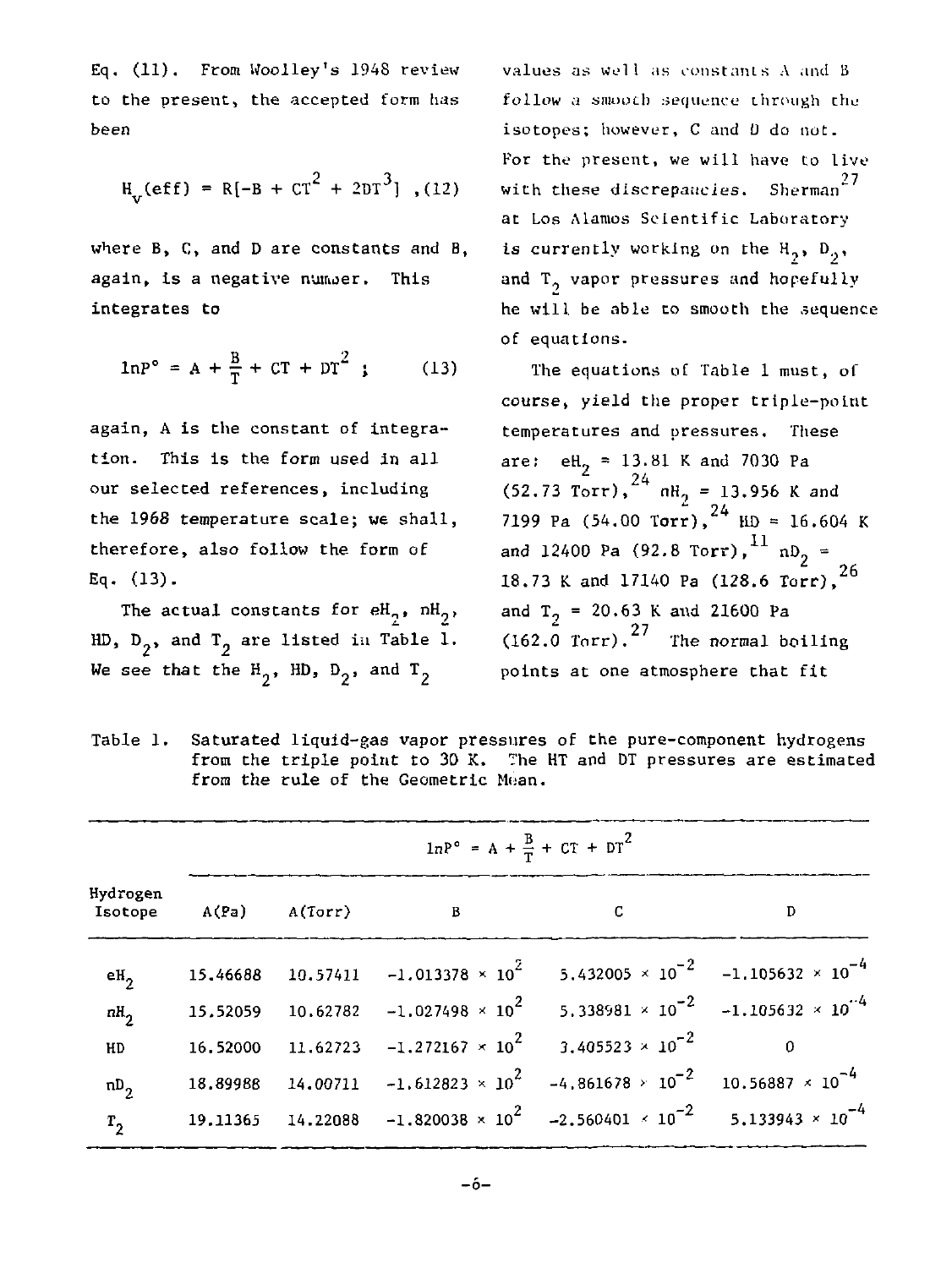these equations are:  $eH_2 = 20.280$  K,  $m_1 = 20.397 K$ ,  $m = 22.13 K$ ,  $m_2 =$ 23.66 K, and  $T_2 = 25.04$  K. Because these values arc taken from different sources, they are not complicely consistent as a set. The  $H_2$  and  $T_2$  temperatures are set to the 1968 temperature scale; the HD and  $D_n$  values have not and could be 0.01 K higher.

Now the problem arises: What shall we do with HT and DT? These have never been isolated in bulk quantities as pure components and their vapor pressures have never been measured. Mittelhauser and Thodos studied the question and used the 30 following method. They possessed an older version of the triple-point and normal boiling-point data for  $H_2$ , HD,  $D_2$ , and  $T_2$ . They also knew that, experimentally, HT has a lower isothermal vapor pressure than does  $D_2$ ; both have the same mass.<sup>31</sup> They then used the rule of the Geometric Mean to obtain the vapor pressures of HT and DT. This rule applies to hydrogen species in isothermal chemical equilibrium. Thus, for the chemical reaction,

 $X_2 + Y_2 \rightleftharpoons 2XY,$ (14)

where

 $X,Y = H,D,T$ ,

the law of the Geometric Mean proposes the purs-component vapor pressure relation,

$$
P_{XY}^{\circ} = r' \overline{P_{X_2}^{\circ}} - P_{Y_2}^{\circ} \tag{15}
$$

Mittelhouscr and Thodos analyzed the data of the day and decided that Eq. (15) is true to within 0.52, although  $\frac{1}{2}$  are is a 1.1% deviation at 19 K. They used Eq, (15) to find the normal boiling point of the unknown species, XY. Then they plotted a normal boiling-point vs triple-point curve and interpolated to obtain the XY triple-point temperature. At that temperature, Eq. (15) gave them the corresponding pressure. They then derived equations for HT and DT like those of Table 1. Their final estimated XY pressures were only a few tenths of a percent below those of the Geometric Mean. Their triplepoint estimates were: HT = 17.62 K and 14600 Pa (109.5 Torr) and  $DT =$ 19.71 K and 19420 Pa (145.7 Torr). These values have been taken as official ever since, including by us. They have never been measured, and, as we shall see, could be somewhat in error.

We shall use the rule of the Geometric Mean to calculate HT and DT vapor pressures. This procedure is also recommended by Sherman at Los Alamos. $27$  However, our accepted H<sub>3</sub>,  $D_2$ , and  $T_2$  vapor pressures are slightly different from those used by Mittelhauser and Thodos. If we generate vapor pressures from Table 1, we find

 $-7-$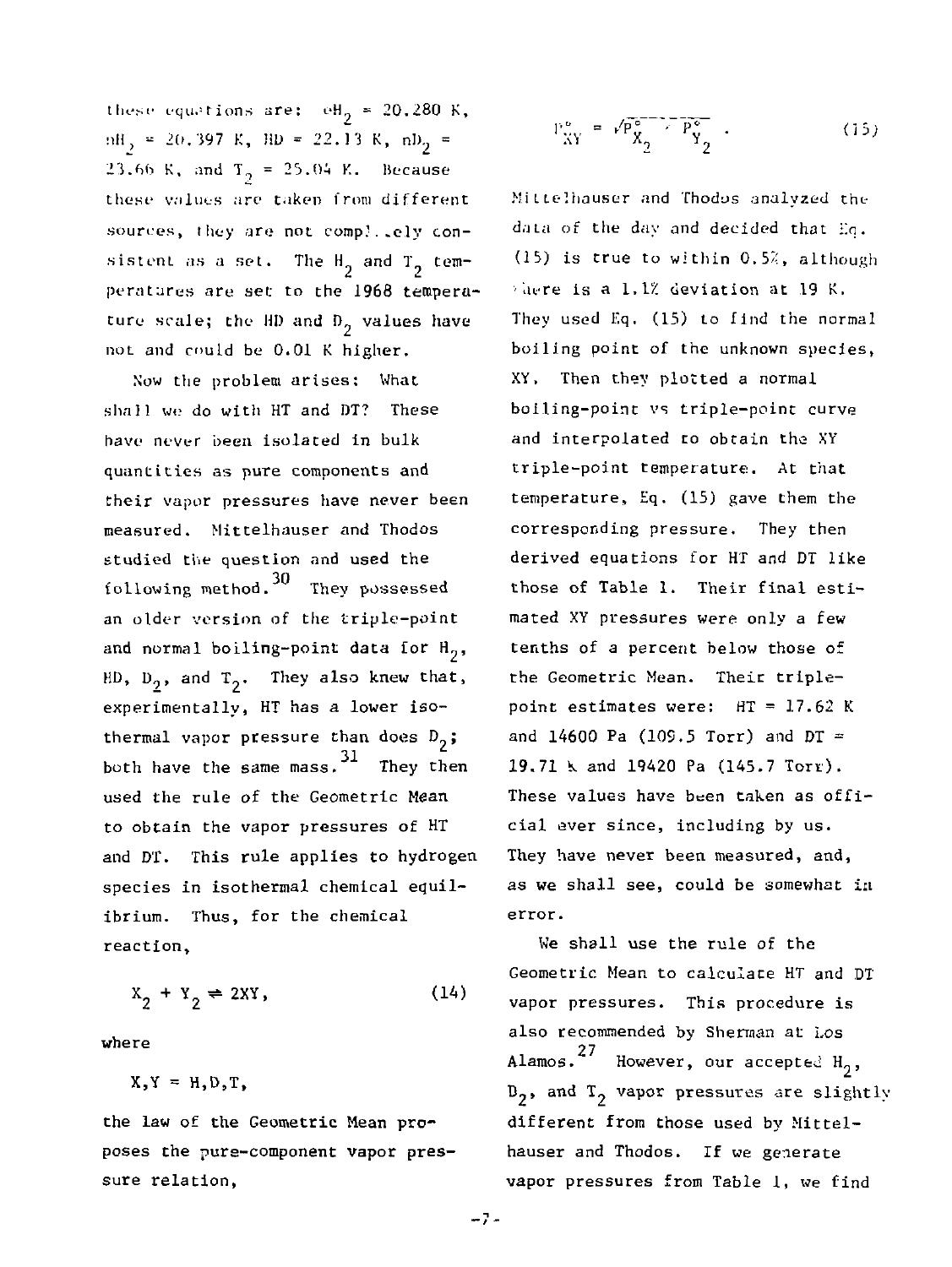that the measured HD values are consistently less than those calculated from the Geometric Mean. Figure 2 shows that these results vary from 3% deviation at the HD triple point to 1.3% at 30 K. We do not know if this is *a* real effect, and,

therefore, have not made any correction for the observed deviation.

Let us suppose that the deviation from the Geometric Mean is a real effect. It will probably be larger for HT where the two masses are the most different. In Fig. 2, *we* have



Fig. 2. Deviation of vapor pressures from the rule of the Geometric Mean. HD data are taken from Table 1; other daca are estimates. The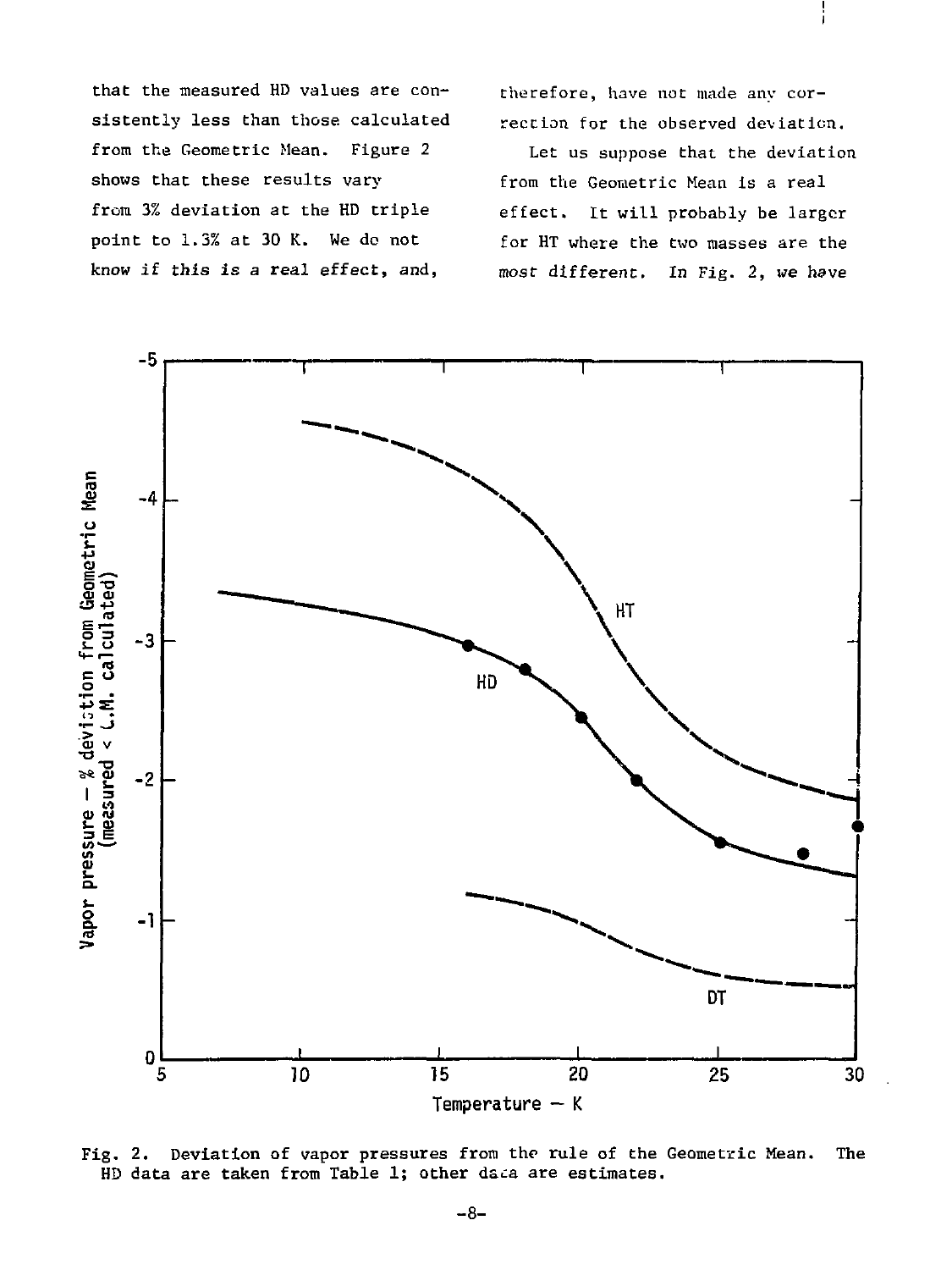estimated an HT value from the relative difference of  $H_2-T_2$  and  $H_2-D_2$ triple-point temperature differences. We find a possible deviation of 4.5% which could change the triple-point temperature by as much as 0.2 K. For DT, the effect will be smaller, perhaps IX or less. This effect is important when analyzing mixtures of isotopes where nonidealities of mixing are expected to be a few percent.

### **Virial Coefficients**

As seen in Fig. 1, there is not much data on the solid-gas vapor pressures. Good low-temperature data have appeared only in the past five years. The strings of points in Fig. 1 represent previous smoothings, the validity of which is uncertain. The data must also connect across the triple points.

To work our way from liquid to solid vapor pressures, we have collected several peripheral bits of data. The effective heat of vaporization must be converted into a real heat. This requires, first, a value for the compressibility of the gas. In this section, we derive virial coefficients for use along the saturation line.

We write the compressibility, Z, as

$$
Z = 1 + B_{g} \rho_{g} + C_{g} \rho_{g}^{2} , \qquad (16)
$$

where  $\rho$  is the gas density,  $B_{\sigma}$  is the second virial coefficient, and C is 8 the third virial coefficient.

Second virial coefficients for the hydrogens have been neasured for: eH<sub>2</sub> (Refs. 32-34), probably  $eH<sub>2</sub>$  .Kef. 11),  $nH_2$  (Refs. 13,35-36), HD (Refs. 13,36), and n0, (Refs. 13,36). A plot of these data is shown in Fig. 3 from the triple point to 30 K. The reported difference between  $e^{H}_{2}$  and <sup>37</sup> which is les the scatter of the data. We have, therefore, drawn a single  $H_2$  curve and describe these curves with the empirical equation,

$$
B_g = \frac{B_0}{T^n} \t{17}
$$

where  $B_0$  and n are constants. See Table 2 for a list of these constants and for estimates of HT, DT, and  $T_2$ .

-9-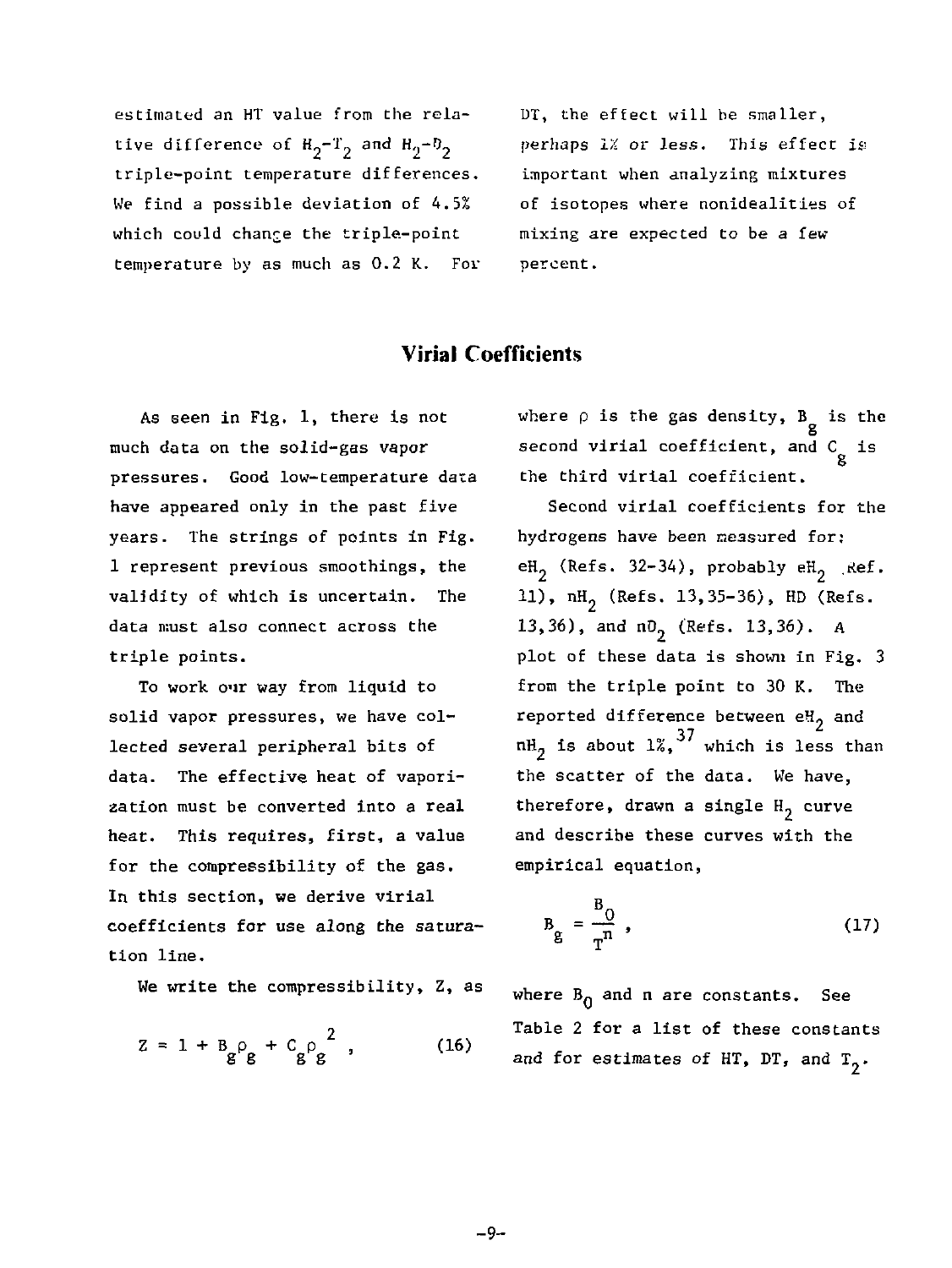

Fig. 3. Second virial coefficient data for hydrogen gas from 14 to 30 K.<br>Here,  $\blacktriangle = \mathrm{eH}_2$ ,  $\text{o} = \mathrm{nH}_2$ ,  $\blacktriangleright$  = HD, and  $\triangle = \mathrm{D}_2$ .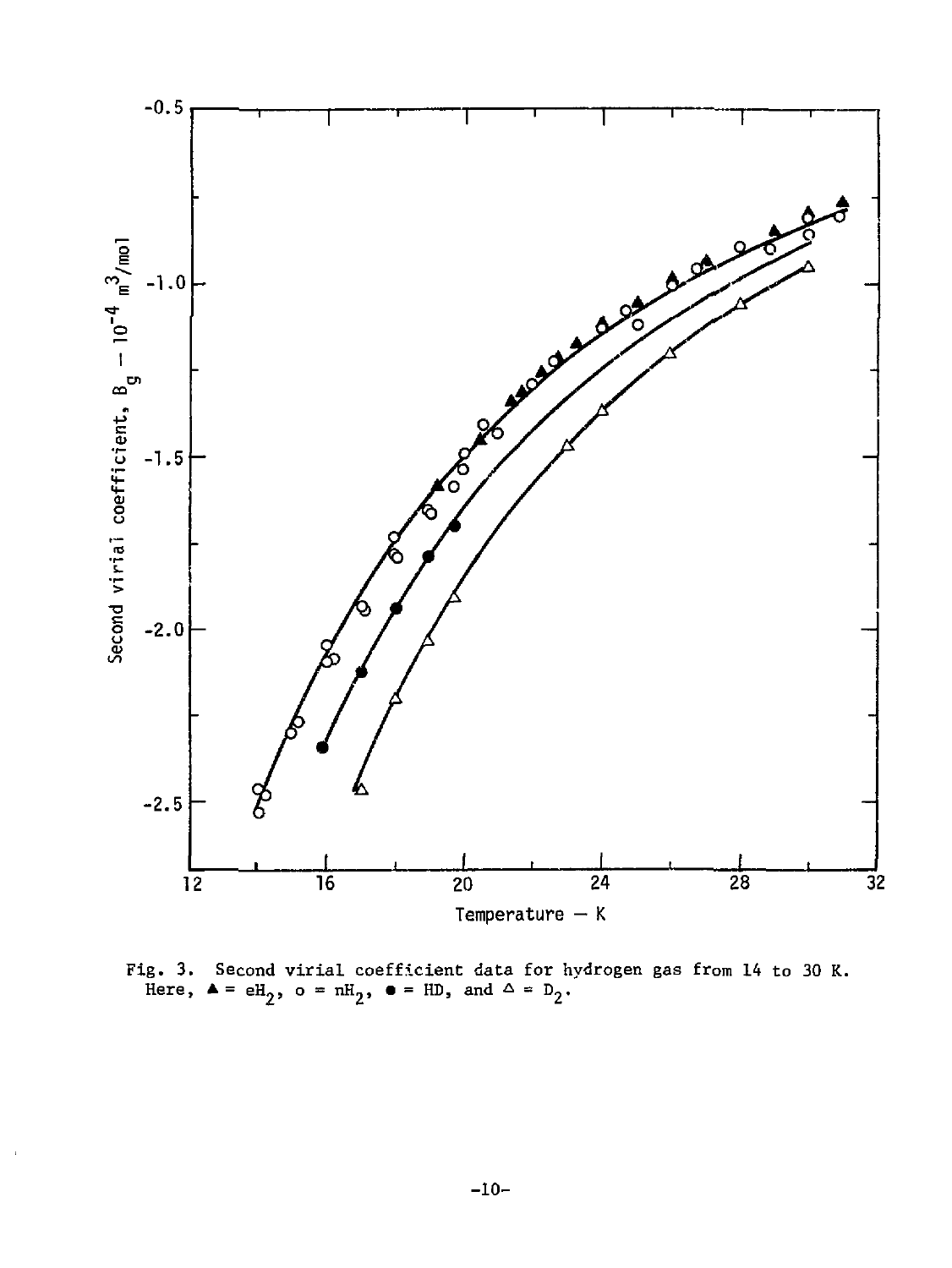|                     | $B_g = B_0/T^n$                                               |         |
|---------------------|---------------------------------------------------------------|---------|
| Hydrogen<br>Isotope | $B_0$ , 10 <sup>-6</sup> m <sup>3</sup> · K <sup>n</sup> /mo1 | n       |
| $\mathbf{H}_{2}$    | $-11,178$                                                     | 1.44    |
| HD                  | $-16, 170$                                                    | 1.53    |
| HT                  | $(-20, 468)$                                                  | (1.59)  |
| $D_2$               | $-25,168$                                                     | 1.64    |
| DT                  | $(-29, 310)$                                                  | (1.705) |
| $T_{2}$             | $(-33, 189)$                                                  | (1.765) |

Table 2. Second virial coefficients of the hydrogens from 14 to 30 K. Estimates, as derived from a triple-point temperature plot, are in parentheses.

These estimates are obtained by plotting the constants vs the tripleit. point temperature and extrapolating.

The third virial coefficient has been measured for  $eH_2$  and  $nH_2$  (Refs. 11,33,35). We do not include the Prydz review data<sup>22</sup> for D<sub>2</sub> for either virial coefficient. The third virial coefficient data are shown in Fig. 4

and the data extend in two opposite directions. The Woolley data  $^{11}$  are probably the more correct. However, we need only concern ourselves with the high-temperature end of the saturation curve. We use the C<sub>a</sub>-limiting value of 1600 × 10 <sup>- 1</sup> (mˇ/mol) ; at 30 K, both sets of data approach this value. At lower temperatures, the saturation pressure falls so rapidly that the effect of the third virial coefficient, whatever its value, may be ignored. Thus, we have calculated the compressibility and gas density at the triple points of the hydrogens and present the data in Table 3.

<sup>\*</sup>This empirical method accounts for the saturation of a given property, progressing from  $H_2$  to  $T_2$ . It also accounts for the probable differences expected (from the vapor pressure) for HT and D2. It is, actually, almost equivalent to plotting a property vs the reduced mass of the isotope.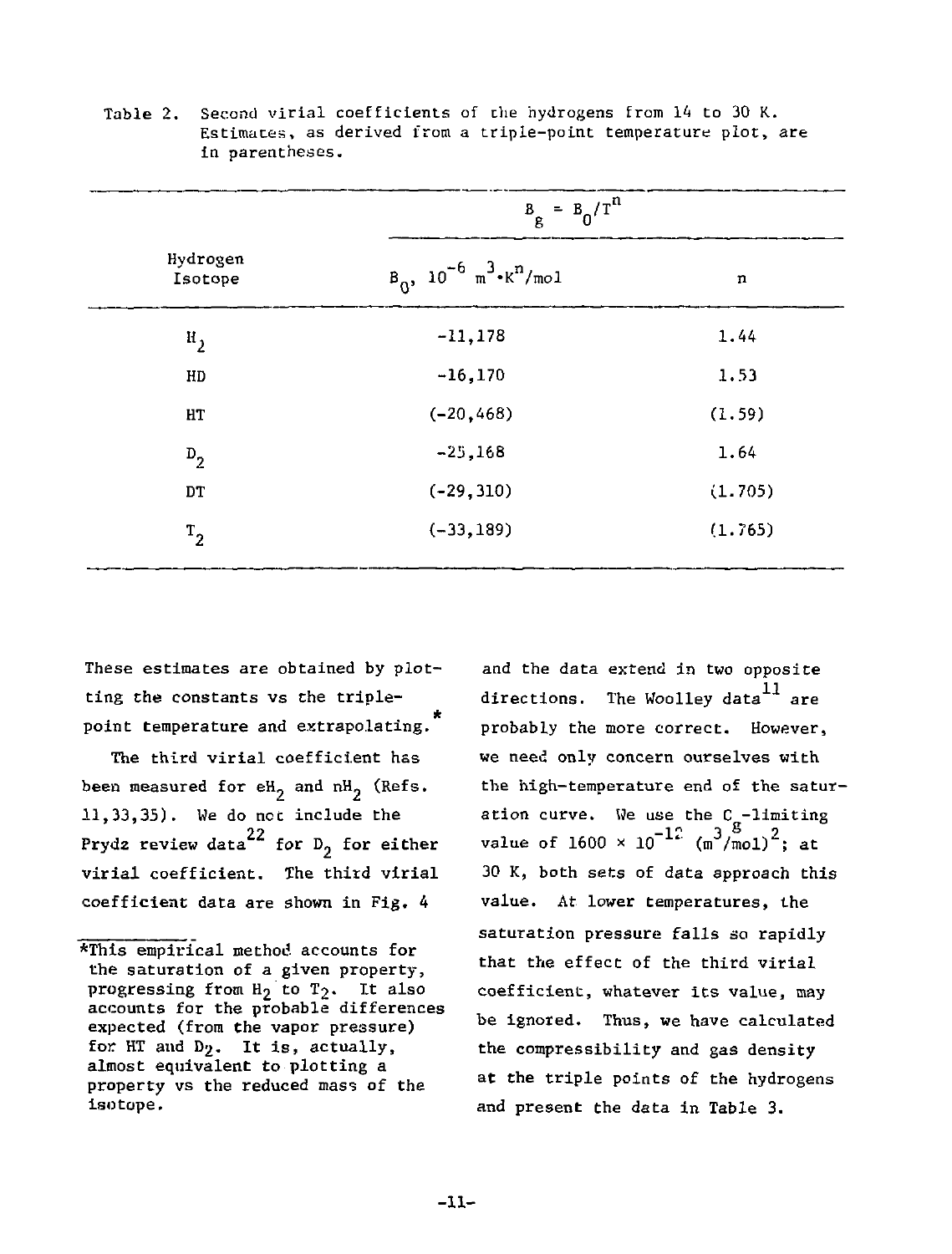Table 3. Hydrogen heats of transformation at the triple points. Estimates are in parentheses. For purposes of calculation, more digits than the true accuracy are given.

| Hydrogen<br>Isotope | T(K)    |          |          |          | - cgs Cas z,<br>P Density Compress∸ H <sub>v</sub> (eff) Z(1 - 2) H <sub>v</sub> H <sub>f</sub> H <sub>s</sub> Z(1 - 2) it (eff)<br>(Torr) (m.ol/m <sup>5</sup> ) iblity (J/mcl) (,/mcl) (J/mcl) (J/mcl) (,/mcl) (,/mcl) |          |                     |       |           |          |                       |
|---------------------|---------|----------|----------|----------|--------------------------------------------------------------------------------------------------------------------------------------------------------------------------------------------------------------------------|----------|---------------------|-------|-----------|----------|-----------------------|
| еH,                 | 13.810  | 52.73    | 62.213   | 0.9841   | 923.85                                                                                                                                                                                                                   | 0.9825   | 907.7               | 117.3 | 1025.0    | 0.9827   | 1043.0                |
| nH <sub>2</sub>     | 13,956  | 54.00    | 63.043   | 0.9842   | 935.76                                                                                                                                                                                                                   | 0.9826   | 919.5               | 1.7.2 | 1036.7    | 0.9826   | 1054, B               |
| HD                  | 16.604  | 92.8     | 91.498   | 0.9799   | 1133.78                                                                                                                                                                                                                  | 0.9777   | 1110.5              | 159.4 | 1269.9    | 0.9779   | 1296.6                |
| HT                  | (17.62) | (109.5)  | (101.87) | (0.9782) | (1246.57)                                                                                                                                                                                                                | (0.9758) | (1216.4)            | (176) | (1392, 4) | (0.9761) | (14.26.5)             |
| nD <sub>2</sub>     | 18,731  | 128.6    | 112.67   | 0.9768   | 1314.63                                                                                                                                                                                                                  | 0.9742   | 1280.7              | 196.6 | 1477.3    | 0.9745   | 1516.0                |
| DT                  | (19.71) | (145, 7) | (121.20) | (0.9780) | (1417, 31)                                                                                                                                                                                                               | (0.9753) | (1382.3)            | (215) | (1597, 3) | (0.9756) | (1637.3)              |
| т,                  | 20.627  | 162.0    | (128.56) | (0.9796) | (1497.59)                                                                                                                                                                                                                | (0,9768) | $(1462, 8)$ $(232)$ |       | (1694.8)  |          | $(0.97711)$ $(174.6)$ |

Fig. 4. Third virial coefficient data for hydrogen gas from 14 to 30 K. Here,  $\bullet$  = data from Ref. 11,  $\Box$  = data from Ref. 33, and  $\Diamond$  = data from Ref. 35.



-12-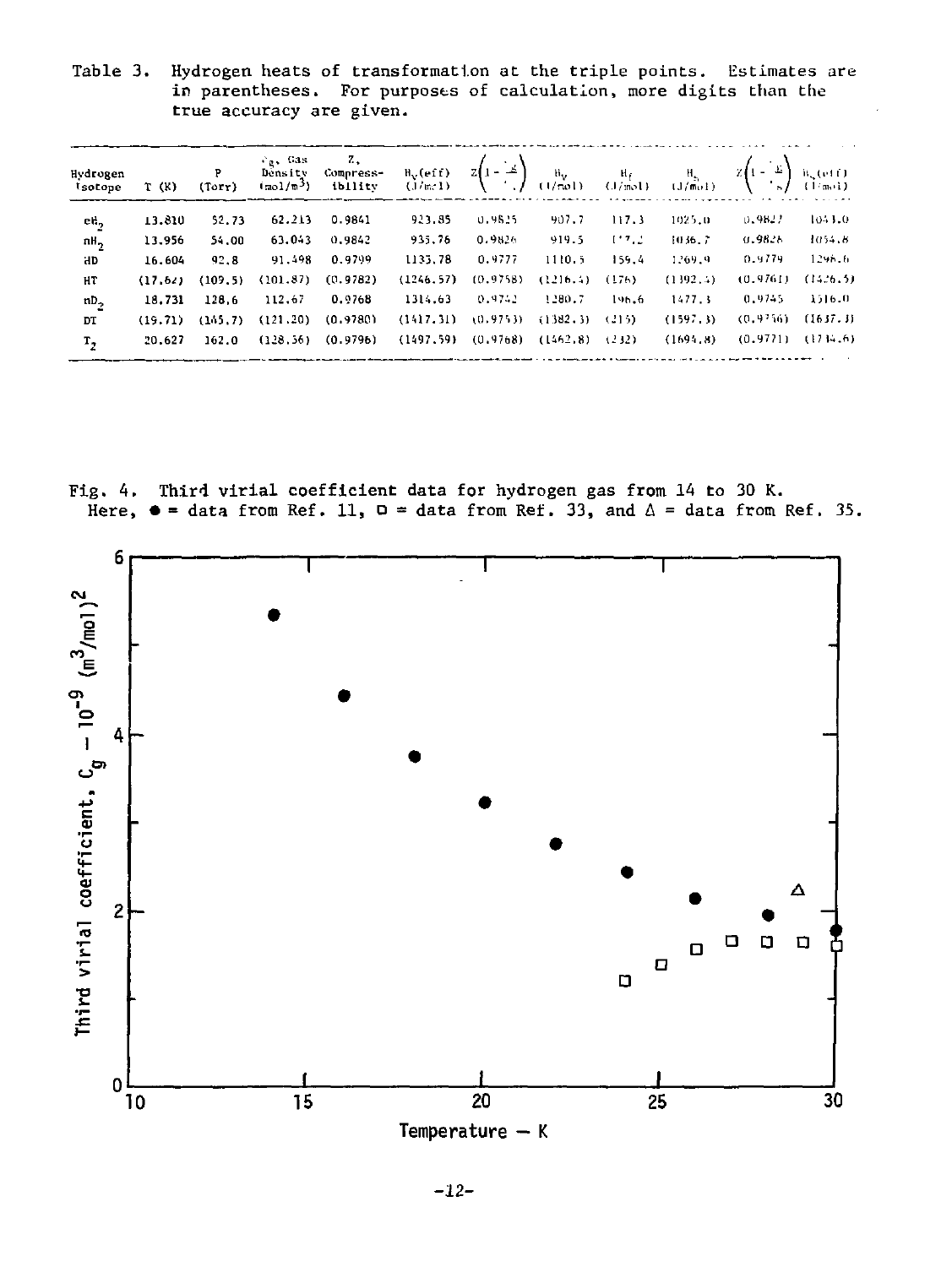### **Saturated Solid and Liquid Densities**

As we can see in Eq. (7), the next item needed (in addition to gas compressibility and density) to relate  $_{\rm v}^{\rm H}$  and  $_{\rm v}^{\rm H}$  (eff) is the liquid (or solid) density. The available liquiddensity data taken for  $H_2$ , HD,  $D_2$ , and  $T<sub>2</sub>$  (Refs. 17,22,38-40) are probably good to ±0.5%. We use the following empirical equation for the saturated liquid density,  $\rho_{\theta}$ :

$$
\rho_{\hat{\chi}} = A_{\hat{\chi}} - B_{\hat{\chi}} T^2 \quad , \tag{18}
$$

where  $A_{\theta}$  and  $B_{\theta}$  are constants for each isotope. The constants are listed in Table 4. The  $H_2$  equation begins to

deviate from ±0.5% above 26 K and is off by 5% at 30 K. The other measured isotopes should have densities *to* ±0.5% up to 30 K. We have interpolated for HT and DT by plotting  $\rho_g$  (at constant T),  $A_t$  and  $B_0$  vs the triple-point temperature, and smooching.

The density data for solid  $H_2$ , HD,  $D_2$ , and  $T_2$  are extremely scattered. Measurements have been taken by both  $_{\text{bulk}}$ 11,41-42 and lattice parameter techniques.  $43-52$  The data are shown in Fig. 5 for both the hexagonal close-packed and face-centered cubic phases. The error in the data is much larger than the 0.5% volume change

Table 4. Equations for saturated solid and liquid densities of the hydrogens. Estimates are in parentheses.

|                            | SOLID                                               |                                      | LIQUID                                                              |                                        |  |
|----------------------------|-----------------------------------------------------|--------------------------------------|---------------------------------------------------------------------|----------------------------------------|--|
|                            | $\rho_s = \rho_s^{\circ}$                           | $B_{s}r^{3}$<br>-                    | $\rho_{\ell} = A_{\ell} - B_{\ell}T^{2}$                            |                                        |  |
| Hydrogen<br><b>Lsotope</b> | $4^{\rho_s^o}$<br>$\frac{3}{\ln 0}$ $\ln^3$<br>(10) | $B_{\rm S}$<br>$(mo1/m^3 \cdot K^3)$ | $A_{\mathfrak{g}}$<br>$\int_{\text{mod }1/\text{m}}^{x}$<br>$(10^4$ | $B_{\tilde{X}}$<br>$(mol/m \cdot K^2)$ |  |
| eH <sub>2</sub>            | 4.434                                               | 0.5483                               | 4.093                                                               | 14.30                                  |  |
| nH <sub>2</sub>            | 4.434                                               | 0.4887                               | 4.109                                                               | 14.34                                  |  |
| HD                         | 4.742                                               | 0.3556                               | 4.420                                                               | 13.35                                  |  |
| нт                         | 4,892                                               | 0.3188                               | 4.580                                                               | 13.25                                  |  |
| $nD_2$                     | 5.072                                               | 0.2886                               | 4.778                                                               | 13.20                                  |  |
| DT                         | (5.219)                                             | (0.2642)                             | (4.900)                                                             | (13.36)                                |  |
| $T_{2}$                    | .5.368                                              | 0.2450                               | 5.116                                                               | 13.68                                  |  |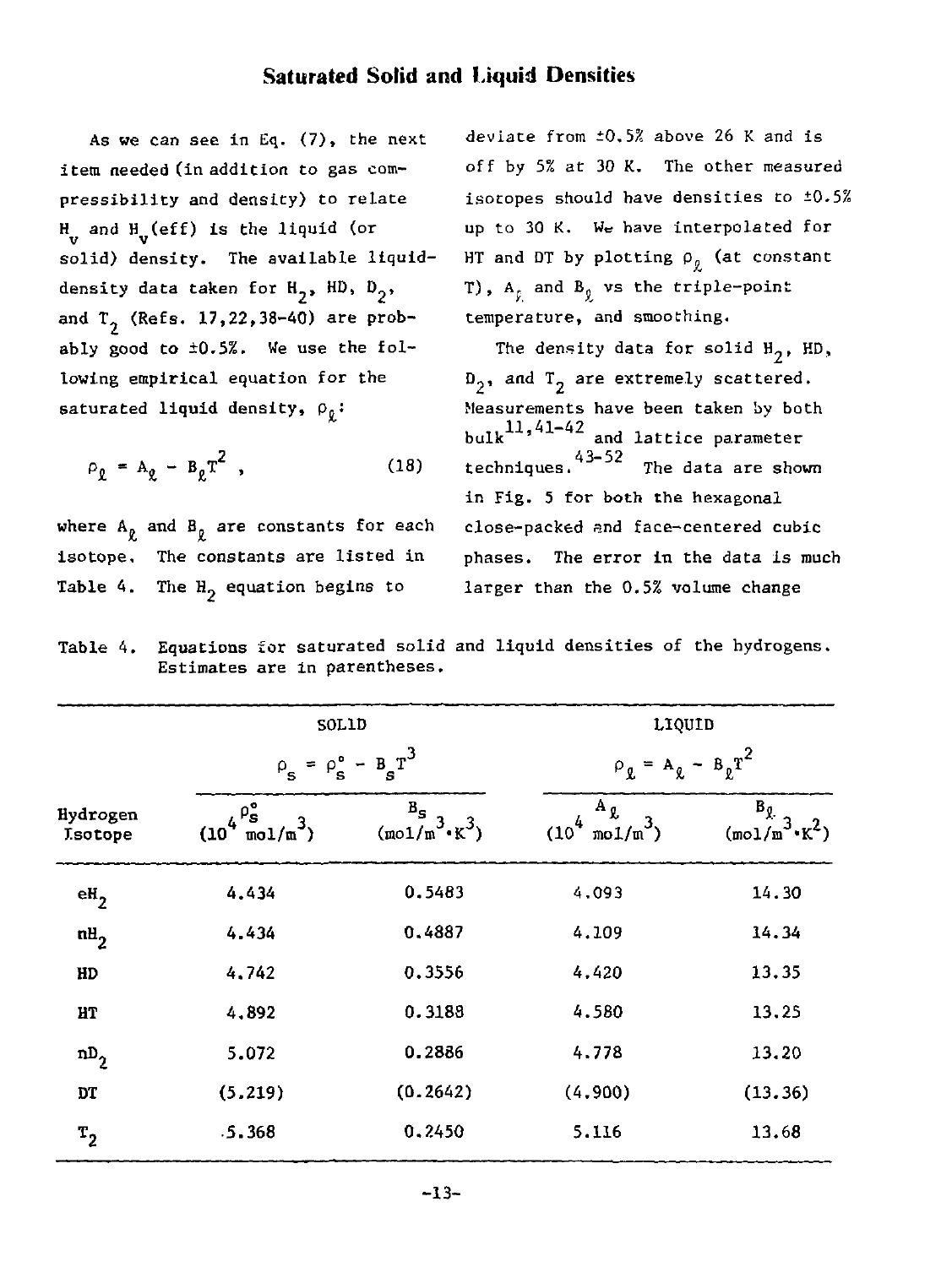

Fig. 5. Densities of the solid hydrogen isotopes as a function of temperature. The open symbols represent data obtained in bulk determinations; the solid symbols are data obtained in lattice parameter determinations.

that occurs in the crystallographic transition in the 2- to  $4-K$  range.  $53$ We use another empirical equation for the saturated solid density,  $\rho_c$ :

$$
\rho_s = \rho_s^{\circ} - B_s T^3 \t\t(19)
$$

where  $\rho_s^{\circ}$  and  $B_s$  are constants for each isotope (see Table 4). The constant  $\rho^{\circ}$  is the solid density at 0 K. The cubed exponent is set by the few  $H_2$  and  $D_2$  points in the 10to 13-K range and, quite possibly, is not the correct power.

We have modified our opinion of the single  $T_2$  x-ray diffraction point from that expressed in earlier papers.<sup>3,5</sup> This density was first reported by the Soviets as  $5.36 \times$ reported by the Soviets as 5.30  $\sim$ <br>10<sup>4</sup> mol/m<sup>3</sup> for an incorrect tetragonal structure.<sup>43</sup> The authors then revised it to 5.49  $\times$  10<sup>4</sup> mol/m<sup>3</sup> for 44 the correct hexagonal structure. The first value is probably more correct because the second is too large to fit into any isotopic sequence. We use the first value, 5.36  $\times$  10<sup>4</sup> mol/m<sup>3</sup>. In any case, we

-14-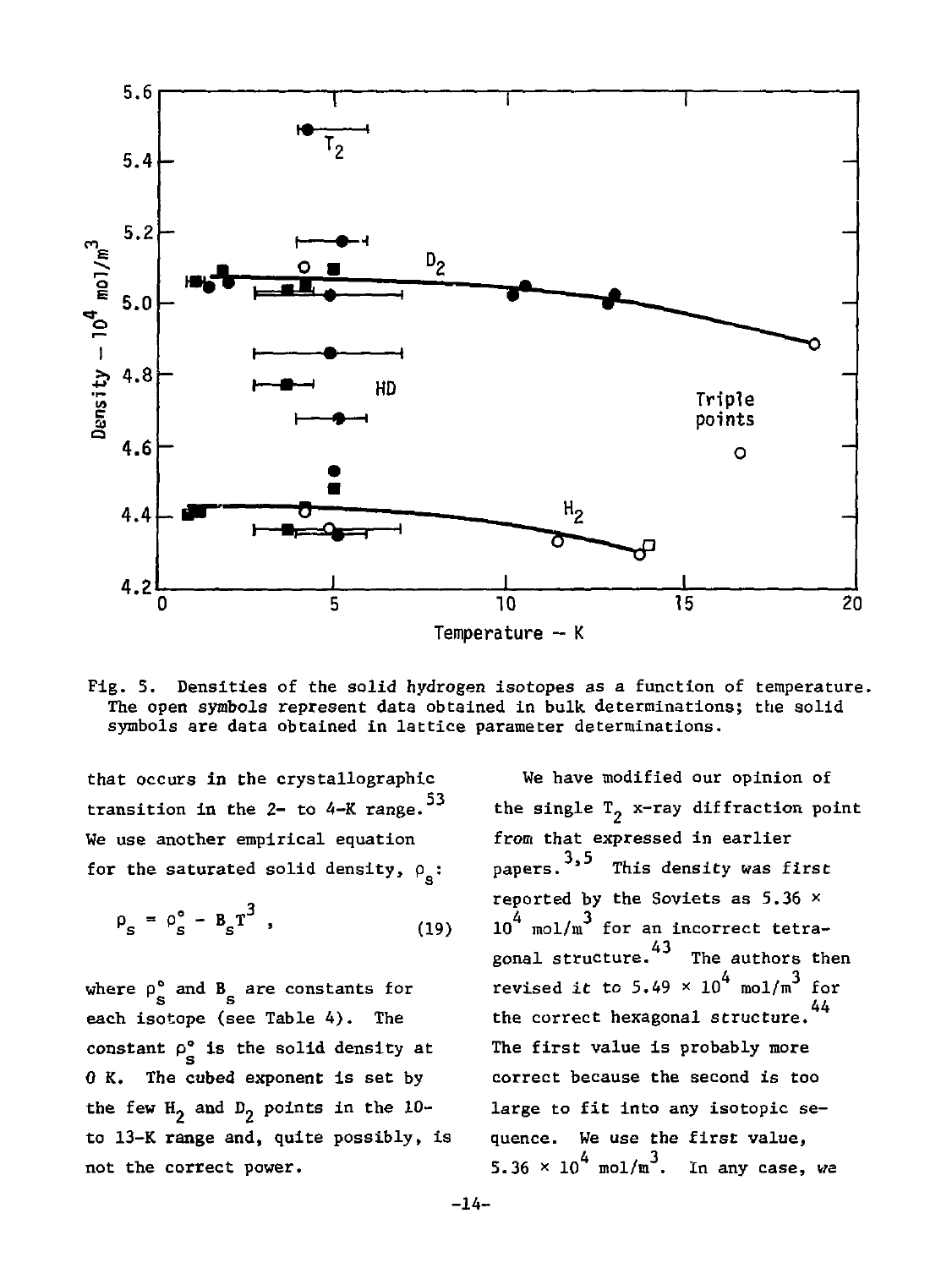|                     |              | Density          | $(10^4 \text{ mol/m}^3)$ |              | Density Ratios           |                       |
|---------------------|--------------|------------------|--------------------------|--------------|--------------------------|-----------------------|
| Hydrogen<br>Isotope | Solid<br>0 K | Solid<br>4.216 K | Solid<br>TР              | Liquid<br>TP | 4.2 K solid<br>TP liquid | TP solid<br>TP liguid |
| ek <sub>2</sub>     | (4.434)      | 4.430            | 4.290                    | 3.820        | 1.1594                   | 1.1227                |
| $nH_2$              | (4.434)      | 4.430            | 4.301                    | 3.830        | 1.1567                   | 1.1230                |
| HD                  | (4.742)      | (4.739)          | 4.579                    | 4.063        | (1.1664)                 | 1.1270                |
| HТ                  | (4, 892)     | (4, 890)         | (4.718)                  | (4.179)      | (1.1702)                 | (1.1290)              |
| $nD_{2}$            | (5.072)      | 5.070            | 4.883                    | 4.316        | 1,1747                   | 1.1314                |
| DT                  | (5, 219)     | (5.217)          | (5.017)                  | (4.425)      | (1, 1790)                | (1.1337)              |
| $T_{2}$             | (5.368)      | (5, 366)         | (5.153)                  | 4.535        | (1, 1832)                | (1.1362)              |

Table 5. Solid and liquid hydrogen densities at  $0 \times 4.2$  K, and the triple points (TP). Estimates are in parentheses.

see that the HD and  $T_2$  curves basically are estimates, to say nothing of the HT and DT values. We have, therefore, used the same triplepoint temperature plot, fixed mainly on  $H_2$  and  $D_2$  values, to obtain all solid density curves. It would be

desirable to have better experimental values for all these isotopes.

In Table 5, we have collected the equation-derived densities for the solid hydrogens at 0 K, 4.2 K, and at the triple point as well as for the liquid at the triple point.

#### **Saturated Vapor Pressure of the Solid Hydrogens**

We can now consider the deviation of the solid-hydrogen vapor pressures. We start with the effective heat of vaporization,  $H_{\alpha}$  (eff), for the liquid at the triple point. We multiply it by  $2(1 - \rho_{\rm g}/\rho_{\rm g})$ , as shown in Eq. (7), to obtain the true heat of vaporizato obtain the true heat of vaporiza-true heat of vaporiza- $\frac{1}{\sqrt{2}}$ 

point heat of fusion to find the heat of sublimation. We use the measured values of eH<sub>2</sub> = 117.3 J/mol,  $^{54}$  nH<sub>2</sub> = 117.2 J/mol,  $55$  HD = 159.4 J/mol,  $11*$ 

<sup>\*</sup>The earlier value of 154.8 J/mol for HD<sup>56</sup> does not form a smooth sequence with the other isotopes.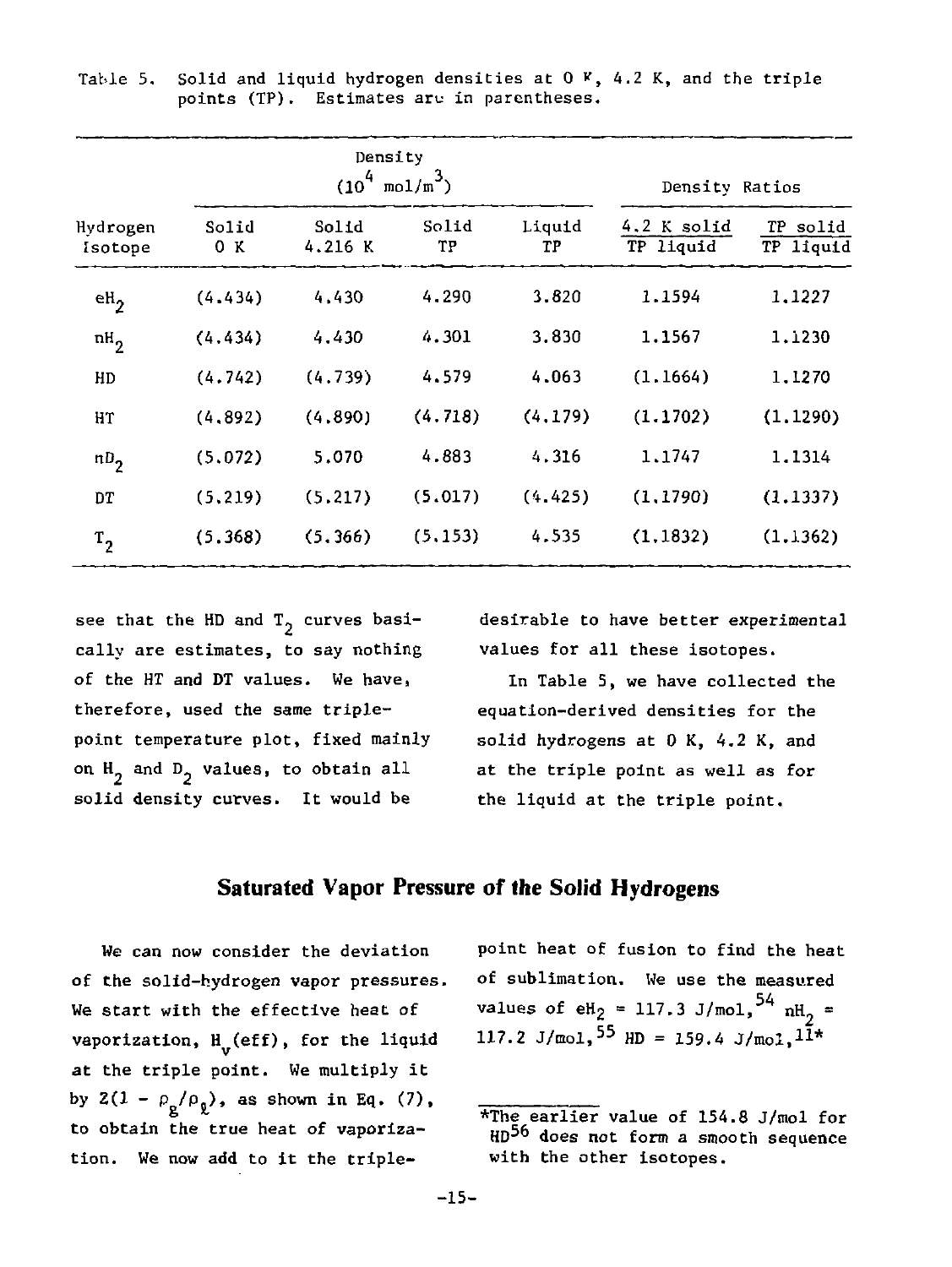and  $nD_2 = 196.6$  J/mol.<sup>56</sup> These form a good sequence when plotted empirically vs the triple-point temperatures. We, therefore, estimate other triple-point heats of fusion as:  $HT = 176$  J/mol,  $DT = 215$  J/mol, and  $T_2$  = 232 J/mol. We add the heats of fusion and vaporization to obtain the true heat of sublimation,  $H_{\rm e}$ . We then divide  $H_g$  by  $Z(1 - \rho_g/\rho_g)$  to finally obtain the effective heat of sublimation,  $H_{\rm g}$  (eff), at the triple point. All these steps are shown for the isotopes in Table 3.

Now, we consider the form of  $H_ (eff)$ as a function of temperature. Many sources from Woolley<sup>11</sup> have used Eq. (12) with constant  $D = 0$ ; i.e., they have a quadratic temperature increase for  $H_c$  (eff). Using this equation does not produce a good sequence of constants B and C for the measured isotopes  $H_2$ , HD, and  $D_2$ . The reason can be seen in Fig. 1, which plots the good solid-gas data (Refs. 11, 57, 58) with the obsolete references for eH<sub>2</sub> (Refs. 11, 14), nH<sub>2</sub> (Refs. 11, 59-61), and  $D_2$  (Refs. 11,26), We have not included the solid-T<sub>2</sub> data in the plot because the scatter is considerable.<sup>26</sup>

The good data in Fig. 1 are the considerable. clusters about 4 K by Lee for nH $_2^{57}$  and nD $_2^{58}$ . The precision of these points is outstanding, even considering the smoothed data nearby. It

is apparent that  $H_2$ (eff) is at least a straight line with temperature. It may even be concave downward (rather than concave upward like  $T^2$ ). We assume  $H_2$ (eff) to be a linear function of temperature, at least from 4 K to the triple point. We use Eq. (10) with constant  $C = 0$ . We find

$$
H_c(eff) = R[-B + B'T]
$$
 (10a)

We need two points to calculate the constants B and B'. We already have the  $H_c$  (eff) triple-point values. From Lee's work, we take average values of 818 J/mol at 4 K for  $\mathrm{nH}_{2}$  and 1224.5 J/mol at 4.5 K  $\sim$ ence is Woolley's HD value of 1155 J/mol at 10 K. $^{11}$  Woolley's point is not of the quality of Lee's data but it is all we have for HD. For  $eH_2$ , we assume the same slope as  $nH_2$ , i.e., we expect a value of 806.2 J/mol at 4 K. For HT, DT, of 806.2 J/mol at 4 K. For HT, DT, and  $\frac{1}{2}$ , we must use our usual triple-point temperature estimates. As an aid, we have Grilly's triple-point  $T_2$  values for  $H_c$  (eff) and  $H_v$  (eff) of 1700 and 1500 J/mol (each  $±50$  J/mol, respectively.<sup>26</sup>

Next, we integrate Eq. (8) to obtain the pressure,

$$
\ln Q^{\circ} = A + \frac{B}{T} + B' \ln T \tag{11a}
$$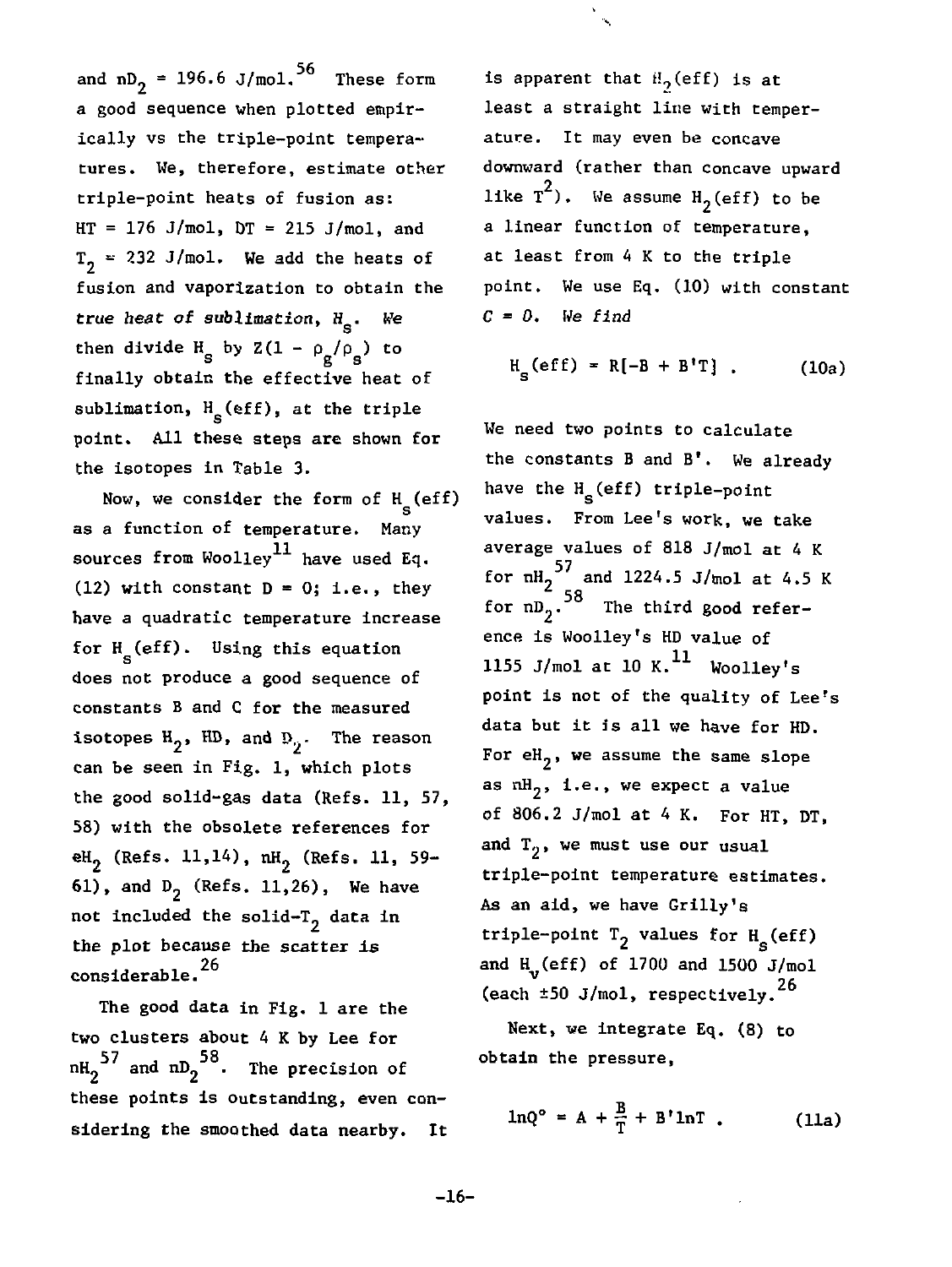|                     | $\ln Q^{\circ} = A + \frac{B}{T} + B^{\dagger} \ln T$ |            |             |              |  |  |
|---------------------|-------------------------------------------------------|------------|-------------|--------------|--|--|
| Hydrogen<br>Isotope | A(Pa)                                                 | A(Torr)    | B           | $_{\rm B}$ . |  |  |
| $eH_2$              | 7.416223                                              | 2.523453   | $-85.35199$ | 2.903253     |  |  |
| nH <sub>2</sub>     | 7.570953                                              | 2.678183   | $-86.94152$ | 2.860678     |  |  |
| HD                  | 8.866980                                              | 3.974210   | $-112.7637$ | 2.615288     |  |  |
| ΗТ                  | (9.451935)                                            | (4.559165) | $(-126.6)$  | (2.552)      |  |  |
| $nD_2$              | 9.801089                                              | 4.908319   | $-136.1893$ | 2.463629     |  |  |
| DT                  | (10.32667)                                            | (5,433901) | $(-149.7)$  | (2.396)      |  |  |
| $\mathbf{r_{2}}$    | (10.73882)                                            | (5.846049) | $(-160.7)$  | (2.3235)     |  |  |

#### Table 6. Saturated solid-gas vapor pressure of the hydrogens. Estimates are in parentheses.

Here, the term  $Q^{\circ}$  denotes the saturated solid-gas, pure-component vapor pressure. The use of T° for liquidgas and Q° for solid-gas will prove to be convenient when discussing hydrogen mixtures. The constant of

integration, A, is obtained by substituting the triple-point temperatures and pressures. The solid-gas, vapor-pressure constants for the isotopes are listed in Table 4.

#### **Binary Hydrogen Mixtures**

All work with mixtures of hydrogens has been done with binary combinations. The first substantial work concerned the liquid-gas equilibria of  $H_2$ -HD and  $H_2-D_2$  mixtures.  $62$  Some  $H_2-D_2$  liquidsolid work was done, primarily to demonstrate the absence of a phase separation down to 8 K.  $^{63}$  This was followed by considerable work by the

Soviets, mostly on eH-eD<sub>o</sub>, but partly on  $H_2$ -HD and HD-D<sub>2</sub>.<sup>94-67</sup> Much of this work also involved the threephase region.

The three-phase  $eH_2-eD_2$  phase diagram is shown in the temperaturecomposition plot of Fig.  $6.63, 67$ The solid-line data were taken by melting a slowly-frozen sample, i.e.,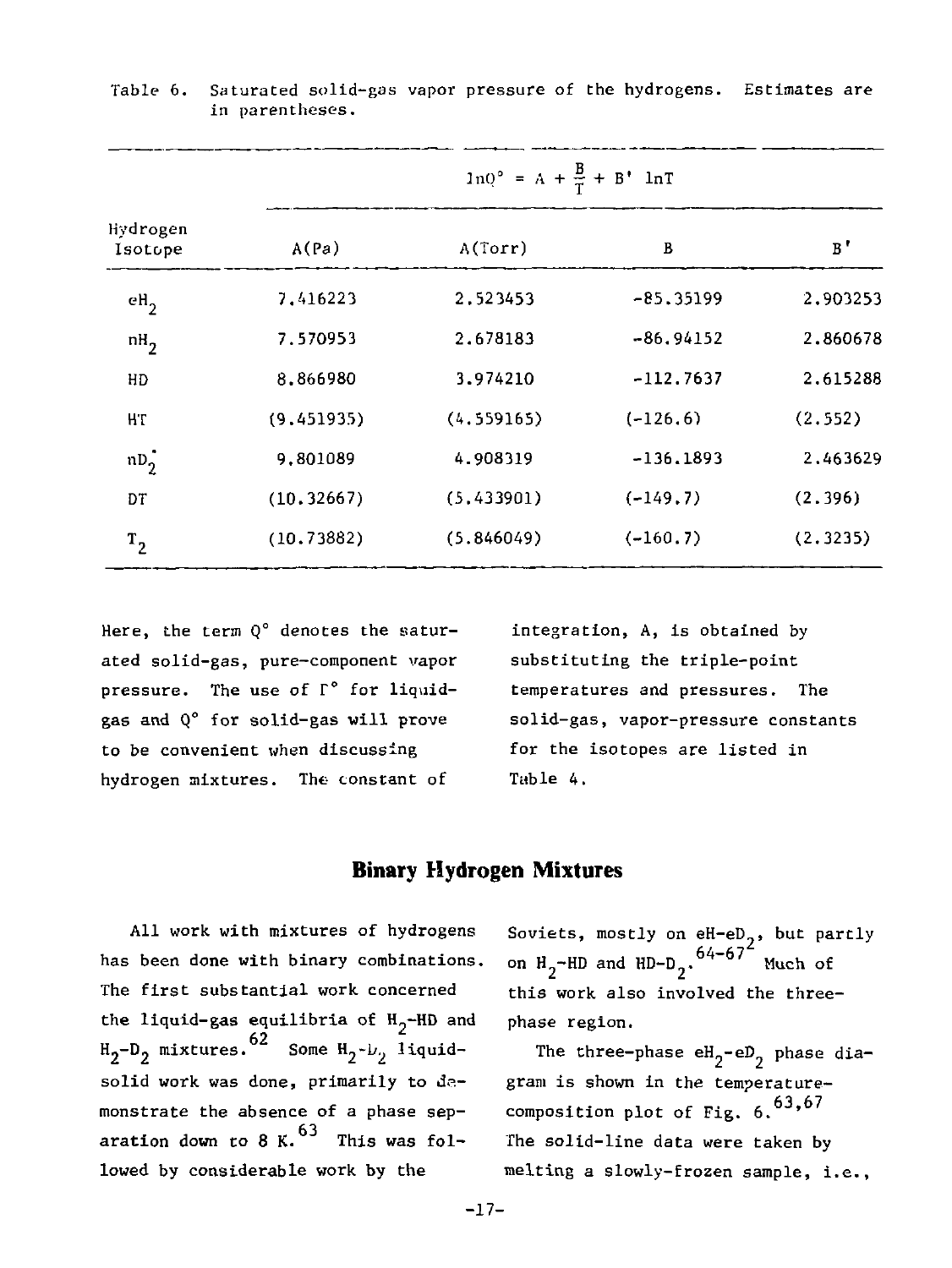

Fig. 6. Three-phase, temperature-composition diagram for  $eH_2-eD_2$ . Here,<br>  $\bullet$  = corrected calorimetric freezing of liquid-gas,<sup>63</sup>  $\bullet$  = corrected<br>
calorimetric melting of solid-gas,<sup>63</sup> o = calorimetric freezing,<sup>67</sup>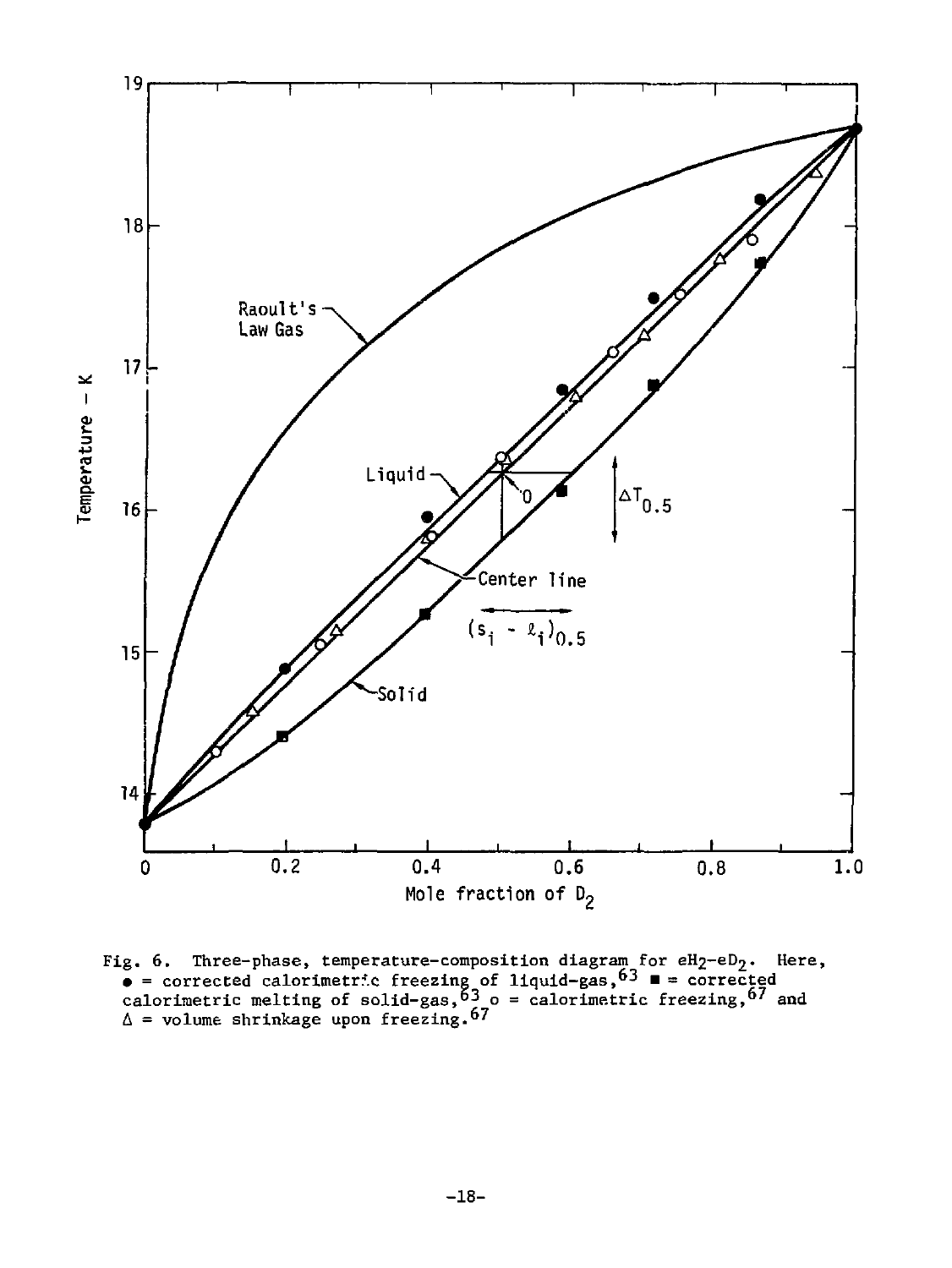one that fractionated away from the known input composition. Hence, the experimental values were extensively corrected to produce those shown in Fig.  $6.\overline{)3}$  The gas line is our Raoult's-Law calculation.

In Fig. 6, the binary phase diagram resembles a "cigar" that closes at each end at the triple-point temperature,  $\theta_i$  (for the ith species). We use the center line, connecting the two triple points, as our reference. For a two-phase system (e.g., liquid and gas), about half of the cigar is above and half is below this center line. We may imagine two such two-phase cigars, liquid-gas and solid-liquid (from the melting curve), overlapping almost completely. The liquid line then moves almost onto the center line. For  $H_2-D_2$ , the vertical-temperature spread of the liquid-solid cigar at 0.5 mole fraction,  $4T_{0.5}$ , is 0.6 K with less than 20% of this above the center line. The corresponding horizontalcomposition spread occurs at the temperature where the center line and the  $\Delta T_{0.5}$  line intersect (point 0 in Fig. 6). This spread,  $(s_i - \ell_i)_{0.5}$ for  $H_2-D_2$  is 0.12. Similar liquidsolid cigars have been measured for  ${\tt H_2-HD}$  and  ${\tt HD\text{-}D_2}$ .  $^{64}$  It is difficult to measure the cigar widths from the small graph, but we obtain  $\Delta T_{0.5}$  values of  $0.17$  and  $0.10$  K and  $(s<sub>1</sub> \binom{2}{10.5}$  values of 0.052 and 0.038 for

 $H_2$ -HD and HD-D<sub>2</sub>, respectively. If we correlate these with the difference in triple-point temperatures of the pure components,  $\theta_i - \theta_i$ , we find that the temperature spread increases as approximately the 2.2 power. The composition spread increases as the 1.2 to 1.5 power. All mixtures are assumed to be completely miscible.

Assuming that these mixtures are essentially ideal, we consider the following relations. Raoult's Law, generalized for three equilibrated phases with components i and j, becomes

$$
\begin{aligned} \n\Omega_{\underline{i}} P_{\underline{i}}^{\circ} &= s_{\underline{i}} Q_{\underline{i}}^{\circ} \quad , \n\end{aligned} \tag{20}
$$

and

$$
g_{i} = \frac{P_{i}}{P_{T}^{\circ}},
$$
 (21)

where

$$
P_T^{\circ} = \sum_{i=1}^{6} \ell_i P_i^{\circ} . \qquad (22)
$$

Here, the mole fractions of component i in the gas, liquid, and solid phases are  $s_i$ ,  $\ell_i$ , and  $s_i$ . Also,  $P_i^{\circ}$ is the ith pure-component, liquidvapor pressure, derived in the last section after much effort and *0°.* is the same for the solid code. Lastly,  $P_i$  is the partial pressure of component i in the mixture and  $P_T^o$  is the Raoult's Law total pressure of the

-19-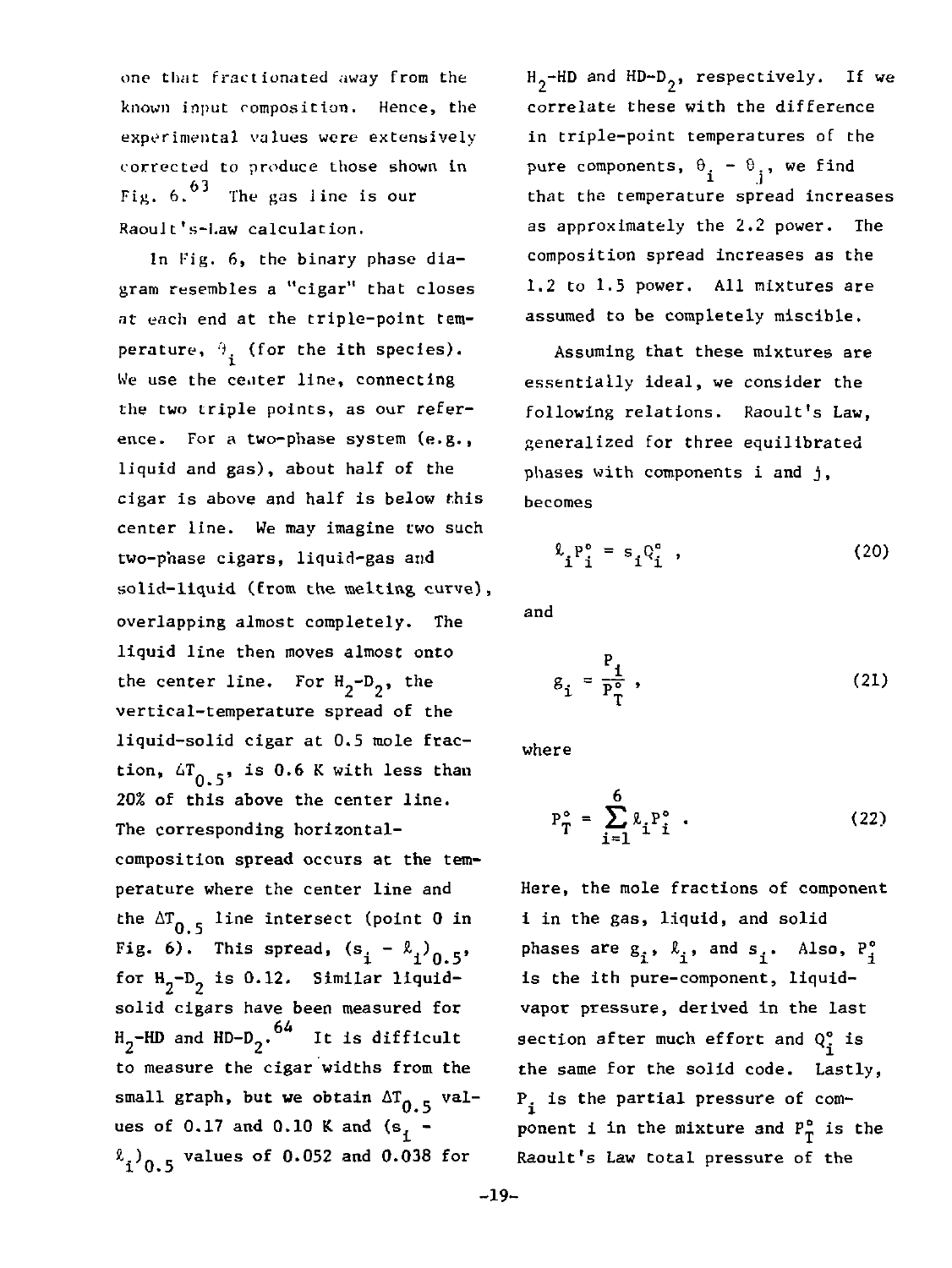$\texttt{mixture.}$  We substract  $\frac{\mathcal{R}}{1}\mathcal{Q}_1^{\vee}$  from each side of Eq. (20) to obtain the composition spread at a given temperature.

$$
(s_{\mathbf{i}} - \ell_{\mathbf{i}}) = \ell_{\mathbf{i}} \left( \frac{P_{\mathbf{i}}^{\circ}}{Q_{\mathbf{i}}^{\circ}} - 1 \right) . \tag{23}
$$

Using the codes of this report, we have plotted  $(P_1^o/Q_1^o - 1)$  as a function of  $T - \theta_1$  in Fig. 7. The farcher we move from the ith component's triple point, the more  $(P_i^o/Q_i^o - 1)$  will diverge. For most of the isotopes, temperatures both below and above the triple points must be considered because all conceivable mixtures can exist between the lowest  $Q_{\hat{\mathbf{i}}}$  of 13.81 K for eH<sub>2</sub> and the highest  $Q_f$  of 20.63 K for  $T_2$ . This necessitates extrapolating our pure component codes into nonphysical regions with unknown error. Because both the liquid and solid codes are used over the entire three-phase hydrogen range from 13.81 to 20.63 K, the two symbols  $P_i^o$  and  $Q_j^o$ are used to avoid confusion.

From Fig. 7, we find that

$$
\frac{P_1^o}{Q_1^o} - 1 \approx |T - \theta_1|^{0.8 - 1.2} . \qquad (24)
$$

The relationship is close to linear and a coefficient equal to 0.068 may be obtained from Fig. 7. If we equate the liquid line and center line, then the temperature may be found to approximate

$$
T \approx \sum_{i=1}^{6} \ell_i \theta_i, \qquad (25)
$$

and

$$
(s_i - \ell_i) \approx 0.068 \ell_i \ell_j (\theta_i - \theta_j)
$$
. (26)

For  $e^{H}e^{-eD}$ ,  $(\theta_i - \theta_j)$  is 4.92 K and we calculate  $(s_i - \ell_i)_{0.5}$  to be 0.084, compared to the measured value of 0.12. If we return to the phase diagram in Fig. 6, we see that for a thin cigar, we may derive the following approximate statement. At the 0.50-mole fraction point, the ratio  $\Delta T_{0.5}/(s_i - \ell_i)_{0.5}$  is approximately equal to the ratio of  $(\theta_1 - \theta_1)$  divided by the total composition range, which is always one. From Eq. (26), we see that the temperature spread of the liquid-solid cigar, AT, will follow the square of  $(\theta_i - \theta_i)$ .

We calculate  $\Delta T_{\alpha}$  to be 0.41 K, compared to 0.6 K for the experimental value. We may roughly summarize the three H-D binary systems by empirically changing the coefficient assigned to Eq. (26).

We. have

$$
(s_i - \ell_i) \approx 0.09 \ell_i \ell_j \left( \theta_i - \theta_j \right), (26a)
$$

and

$$
\Delta T \approx 0.09 \ \ell_{i} \ell_{j} \ (\theta_{i} - \theta_{j})^{2} \ .
$$
 (27)

We may now estimate values for systems that have not yet been measured. For

-20-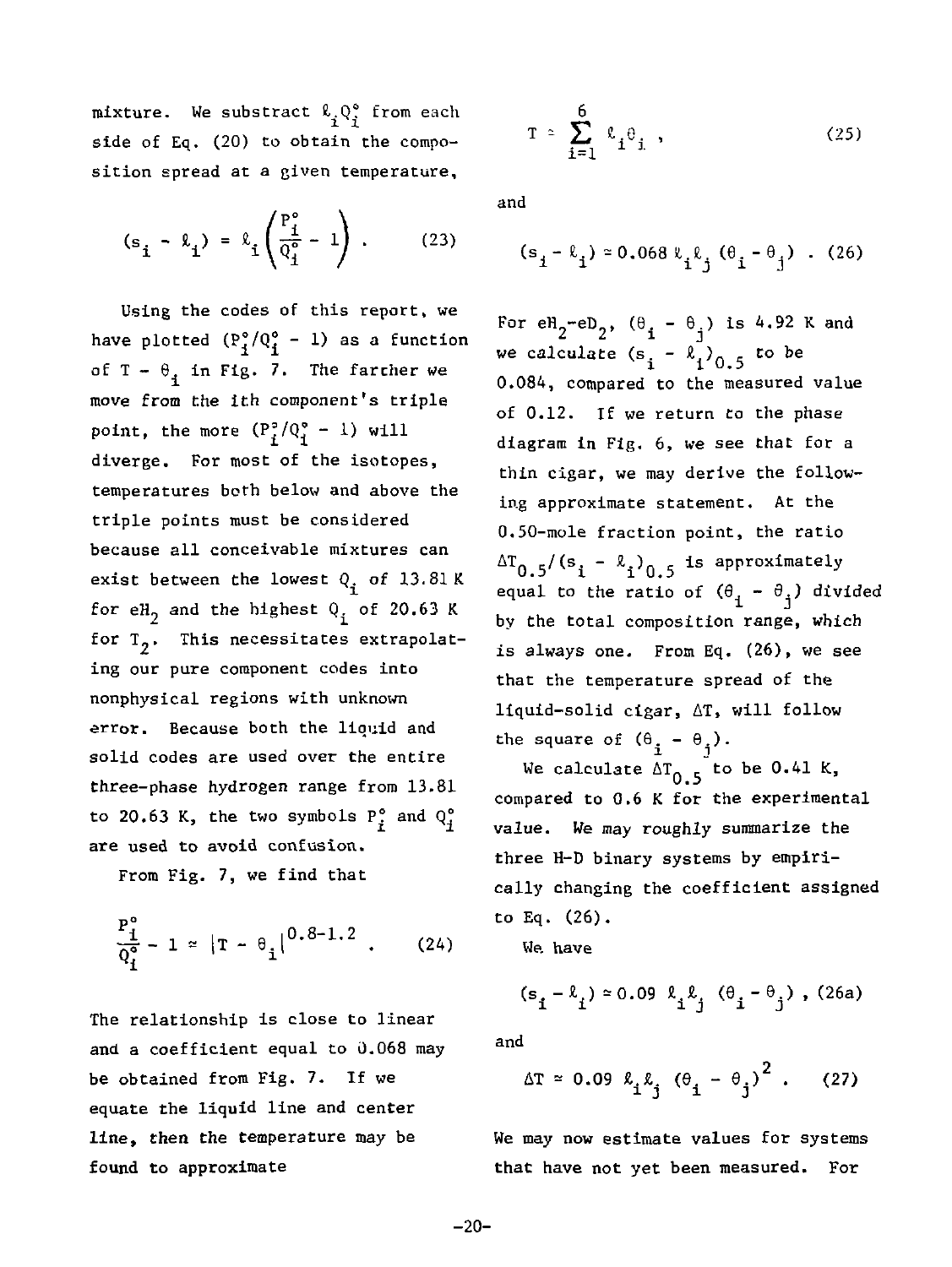

Fig. 7. Fractional difference of the pure-component liquid and solid vapor pressures as a function of the distance from the tripla-point temperature.

Ì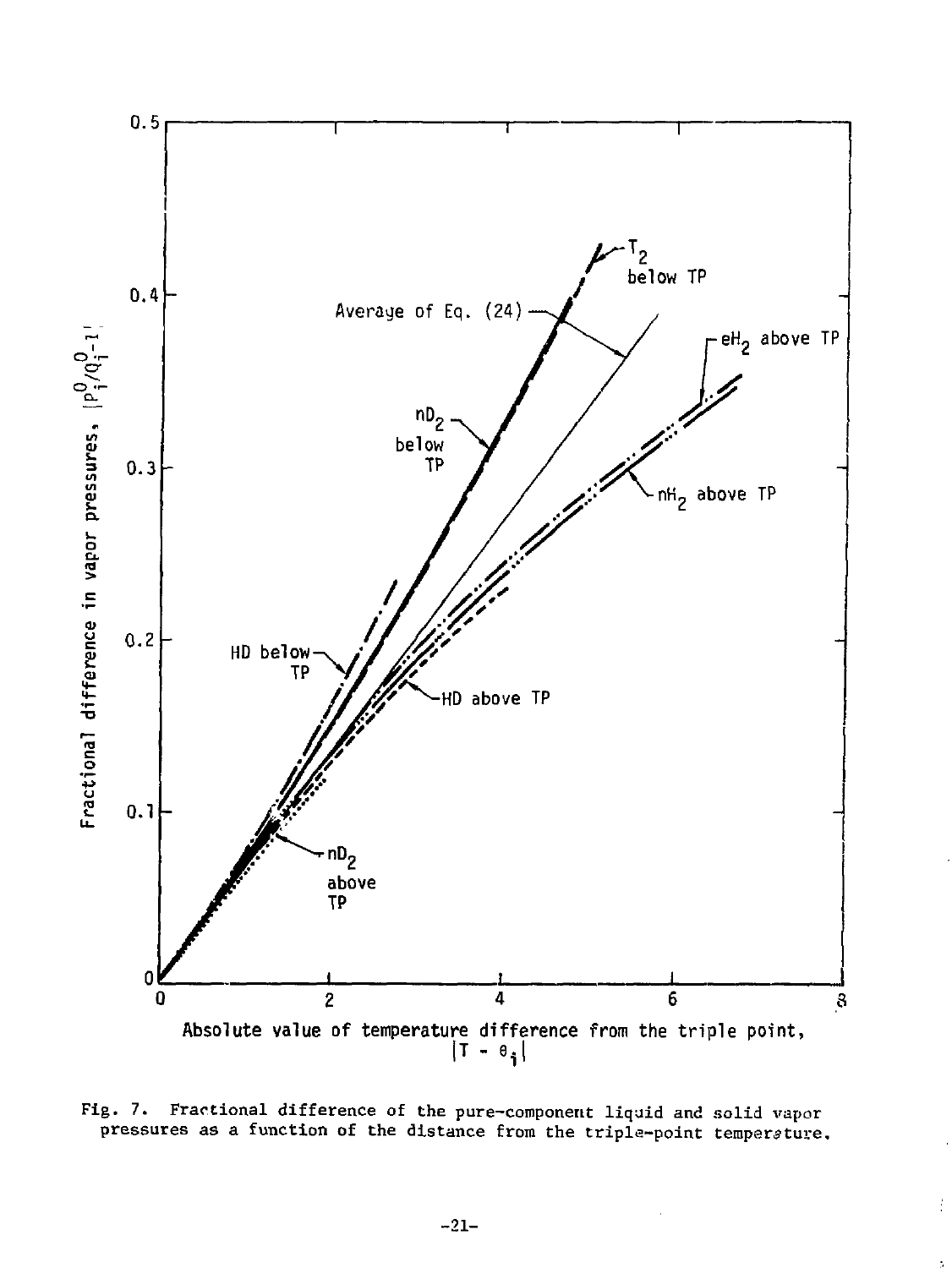$D_2-T_2$ ,  $(\theta_i - \theta_j)$  is 1.90 K and we calculate  $(s_i - \ell_i)$ <sub>0.5</sub> to be 0.043 (i.e., 50% liquid  $T<sub>2</sub>$  yields 54% solid  $T_2$ ). Also, we calculate  $\Delta T_{0.5}$  to be 0.081, quite a thin phase-diagram cigar. For  $H_2-T_2$  (providing there is no phase separation) we calculate  $(\theta_1 - \theta_1)$ ,  $(s_1 - \ell_1)_{0,5}$ , and  $\Delta T_{0,5}$  to be 6.82 K, 0.15 mole fraction, and 1.05 K, respectively.

We now turn to the percent deviation of the mixture vapor pressure, I, from Raoult's Law. This is defined as

$$
I(T_m) = \frac{(P_m - P_T^{\circ})}{P_m} (100) , \qquad (28)
$$

where  $\mathtt{P}_{\mathfrak{m}}$  is the measured total pressure of the mixture and I is calculated at the measured temperature,  $T_m$ . We see that I has an empirical aspect in that T<sub>n</sub> may be shifted from the ideal (but unknown) temperature. Figure 8 shows available data for  $H_2-D_2$ . The highest curve is in the three-phase equilibrium data, taken for freezing liquid where we know the composition and for freezing gas where the Raoult's Law is used to estimate the liquid mole fraction.  $67$  We have used our vapor pressure codes to expand the Soviet raw data into this form. The three-phase curve is neither isothermal nor isobaric. The temperature increases left to right from 13.81 K

to 18.73 K. The pressure peaks at approximately  $0.83$  mole fraction  $D_2$  $(17.90 \text{ K})$ .  $^{65}$  The two lower curves are for two-phase, liquid-gas equilibrium, taken from the boiling-point table of Ref. 62 where the liquid mole fractions are given. The two curves are isobaric in terms of the Raoult's-Law pressure,  $F_{\pi}^{\circ}$ . They are not isothermal and the temperatures are not given. Thus, it is impossible to modify the data (or use the authors' dew-point table). On each of the lower curves, the temperature obviously increases with the mole fractions of  $D_2$ . Also, the 2500-Torr curve represents higher temperatures than the 500-Torr line. There are two major features of the Raoult's-Law, mixed-vapor pressure data. The data are peaked towards the  $D_2$  side, about at the gas mole fraction of 0.5. Secondly, I increases with decreasing temperature. This seems surprising because the gas pressure drops rapidly as the temperature falls. The gas becomes more nearly ideal in the sense of the Perfect Gas Law, even while it is becoming more nonideal with respect to Raoult's Law. There are also some H -HD liquid-gas data of P° values 62. from 500 to 2500 Torr. These show the same general form but are lower than the corresponding  $H_2-D_2$  points by a factor of 0.34 to 0.87.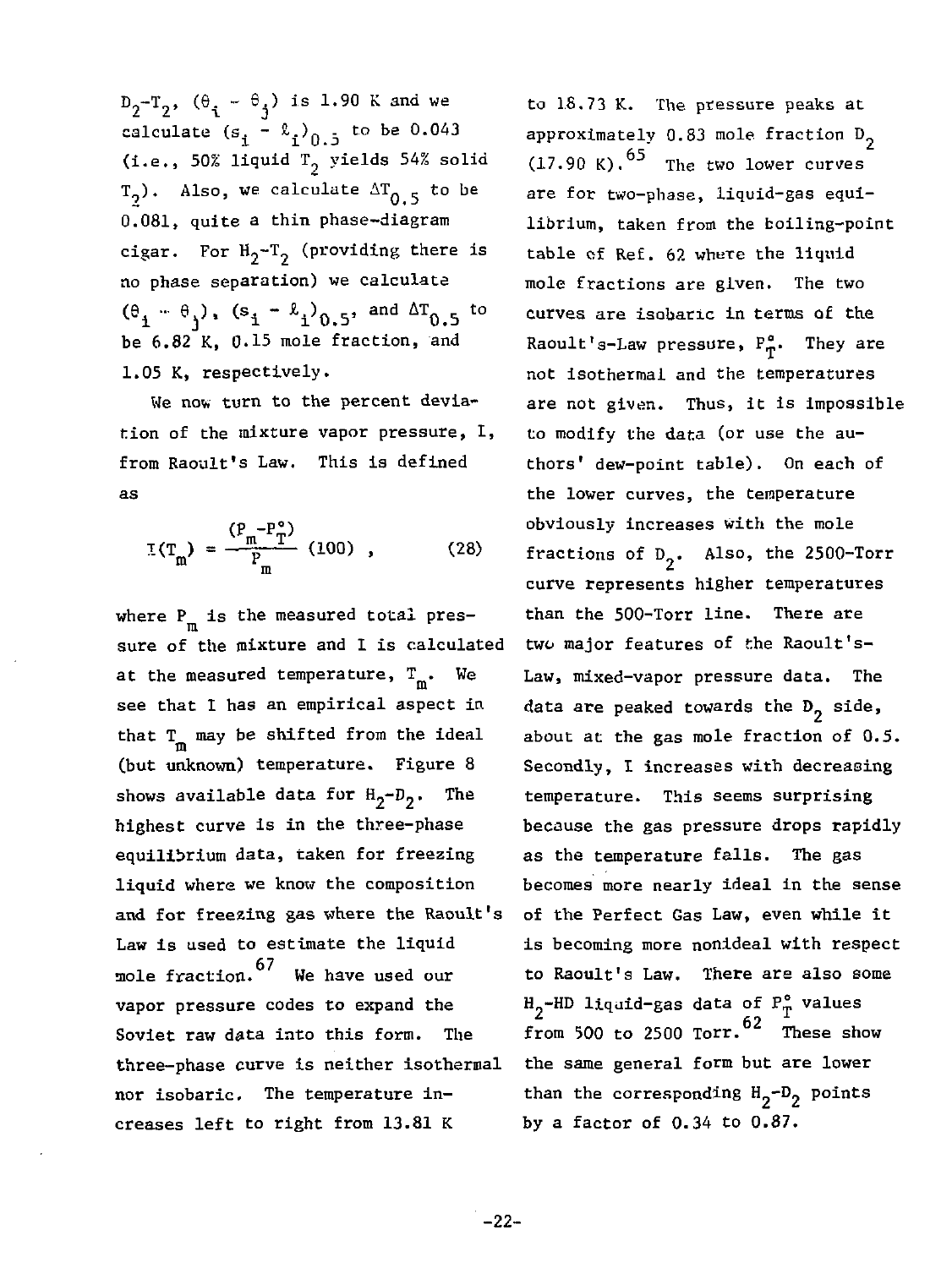

Fig. 8. Percent deviation from Raoult's Law for  $H_2-D_2$  mixtures. The two-<br>phase pressures are Raoult's Law values,  $P_T^2$ . Here,  $\bullet$  = calorimetric freezing<br>of liquid-gas,  $67 \circ \bullet$  volume shinkage upon freezing,  $67$  a

### **Acknowledgments**

| We thank Jack Frazer, Lee            | of the Cryogenic DT Properties        |
|--------------------------------------|---------------------------------------|
| Roberts, Bob Hickman, and Terry      | Progrim out of the Chemistry Research |
| Galloway for their continued support | fund.                                 |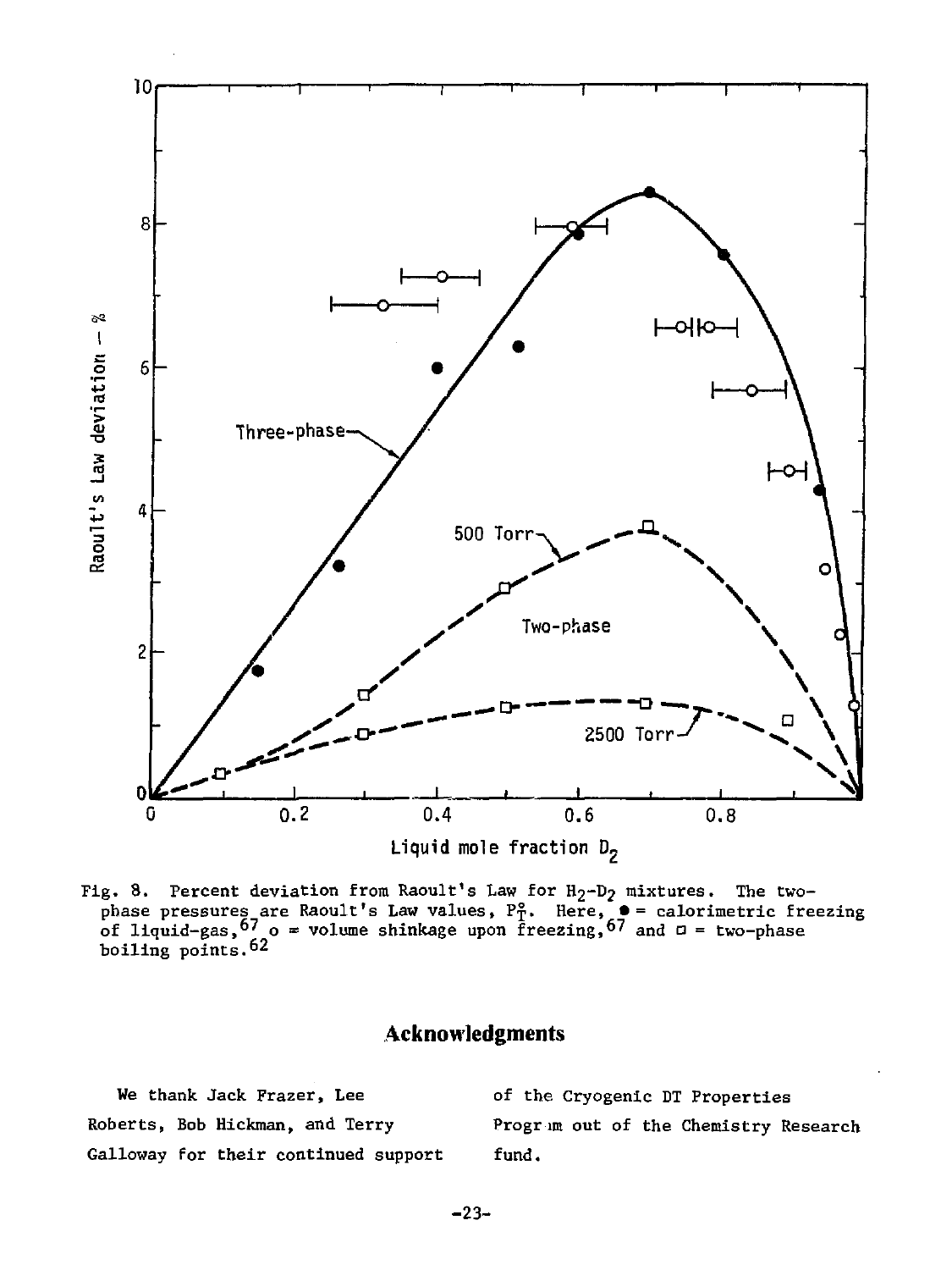#### References

- 1. P. C. Souers, R. G. Hickman, W. Z. Wade, and R. T. Tsugawa, *Estimated Infrared Spectra of Cryogenic D<sub>2</sub>-DT-T<sub>2</sub>*, Lawrence Livermore Laboratory, Rept. UCRL-51674 (1975).
- 2. C. K. Briggs, R. G. Hickman, R. T. Tsugawa, and P. C. Souers, *Estimated Viscosity, Surface Tension, and Density of Liquid DT from the Triple Point to* 25 *K,* Lawrence Livermore Laboratory, Rept. UCRL-51827 (1975).
- 3. C. K. Briggs, R. G. Hickman, R. T. Tsugawa, and P. C. Souers, "Estimates of Some Cryogenic DT Properties," in *Proc. Intl. Conf. Radiation Effects and Tritium Technology for Fusion Reactors, Cailinburg, Til, October 1-3, 1975* (National Technical Information Service, U.S. Department of Commerce, Springfield, VA, 1976).
- 4. P. C. Souers, R. G. Hickman, and R. T. Tsugawa, "Estimated  $D_2-DT-T_2$  Phase Diagram in the Three-Phase Region," in *Proa. Intl. Conf. Radiation Effects and Tritium Technology for Fusion Reactor's, Gatlinburg, Tli, October 1-3, 1975* (National Technical Information Service, U.S. Department of Commerce, Springfield, VA, 1976).
- 5. C. K. Briggs, R. T. Tsugawa, C. D. Hendricks, and P. C. Souers, *Estimated Refractive Index and Solid Density of DT, with Application to Hollow-Miarospkere Laser Targets,* Lawrence Livernore Laboratory, Rept. UCRL-51921 (1975).
- 6. P. C. Souers and R. T. Tsugawa, *Estimated Heat Capacity, Enthalpy, Thermal Conductivity, and Diffusivity of Solid D-T,* Lawrence Livermore Laboratory, Rept. UCRL-52068 (1976).
- 7. J. W. Pyper and P. C. Souers, *The Chemical Equilibria Relating the Isotopic Hydrogens at Low Temperatures,* Lawrence Livermore Laboratory, Rept. UCRL-52104 (1977).
- 8. B. N. Esel'son, Y. P. Blagoi, V. N. Grigor'ev, V. G. Manzhelii, S. A. Mikhailenko, and N. P. Neklyudov, *Properties of Liquid and Solid Hydrogen* (Israel Program of Scientific Translations, Keter Press, Jerusalem, 1971).
- 9. H. M. Roder, G. E. Childs, R. D. HcCarty, and P. E. Angerhofer, *Survey of the Properties of the Hydrogen Isotopes Below Their Critical Temperatures,* National Bmeau of Standards, Technical Note 641 (1973).
- 10. W. J. Moore, *Physical Chemistry* (Prentice-Hall, Englewood Cliffs, N.J., 1962) 3rd ed., pp. 103-105.

-24-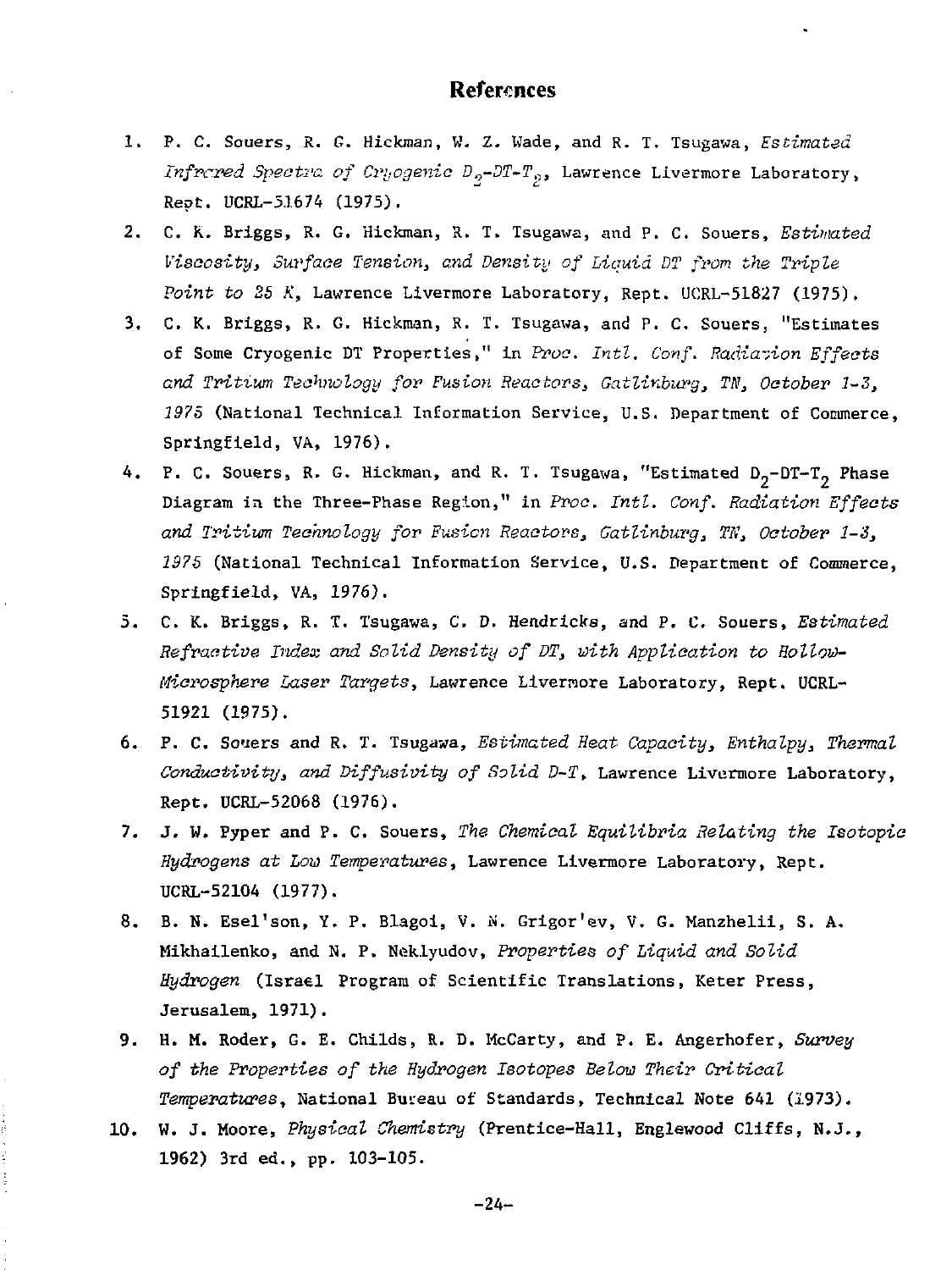- 11. H. W. Woolley, R. B. Scott, and F. G. Brickwedde, "Compilation of Thermal Properties of Hydrogen in Its Various Isotopic and Ortho-Para Modifications," *J. Research Nat. Bureau Standards 41,* 379-475 (1948).
- 12. H. J. Hoge and R. D. Arnold, "Vapor Pressures of Hydrogen, Deuterium, and Hydrogen-Deuteride and Dew-Point Pressures of their Mixtures," *J. Research Nat. Bureau Standards 47,* 63-74 (195.1).
- 13. F. H. Varekamp and J. J. M. Beenakker, "The Equation of State of the Hydrogen Isotopes and their Mixtures with Helium below the Boiling Point of Hydrogen," *Phyaiaa 25,* 889-904 (1959).
- 14. J. C. Mullins, W. T. Ziegler, and B. S. Kirk, "The Thermodynamic Properties of Parahydrogen from 1° to 22° K," *Adv. Cryogenic Engineering 8,* 116-125; *Proa, of the Cryogenic Engineering Conference, Los Angeles, ,\ugust 14-16, 1962* (Plenum Press, New York, 1963).
- 15. C. R. Barber and A. Horsford, "The Determination of the Boiling and Triple Points of Equilibrium Hydrogen and its Vapor Pressure-Temperature Relation," *Brit. J. Appl. Phys. 14,* 920-923 (1963).
- 16. A.Van Itterbeek, 0. Verbeke, F. Theewes, K. Staes, and J. De Boelpaep, "The Difference in Vapor Pressure Between Normal and Equilibrium Hydrogen. Vapor Pressure of Normal Hydrogen between 20°K and 32°K," *Physica 30,* 1238-1244 (1964).
- 17. H. M. Roder, L. A. Weber, and R. D. Goodwin, *Thermodynamic and Related Properties of Parahydrogen from the Triple Point to 100 Degrees X at Pressures to S40 Atmospheres,* National Bureau of Standards, Monograph 94 (1965).
- 18. H. Ter Harmsel, H. van Dijk, and M. Durieux, "The Heat of Vaporization of Equilibrium Hydrogen," *Physica 33,* 503-522 (1967).
- 19. D. White, A. S. Friedman, and H. L. Johnston, "The Vapor Pressure of Normal Hyd-ogen from the Boiling Point to the Critical Point," *J. Amer. Chem. Soc. 72,* **3927-3930 (1950).**
- 20. E. C. Kerr, E. B. Rifkin, H. L. Johnston, and J. T. Clarke, "Condensed Gas Calorimetry. II. Heat Capacity of Ortho-deuterium between 13.1 and 23.6°K., Melting and Boiling Points, Heats of Fusion and Vaporization. Vapor Pressures of Liquid Ortho-deuterium," *J. Amer. Chem. Soc. 73,*  282-283 (1951).
- 21. A. S. Friedman, D. White, and H. L. Johnston, "The Direct Determination of the Critical Temperature and Critical Pressure of Normal Deuterium. Vapor Pressures between the Boiling and Critical Points," *J. Amer. Chem. Soc. 73,* 1310-1311 (1951). -25-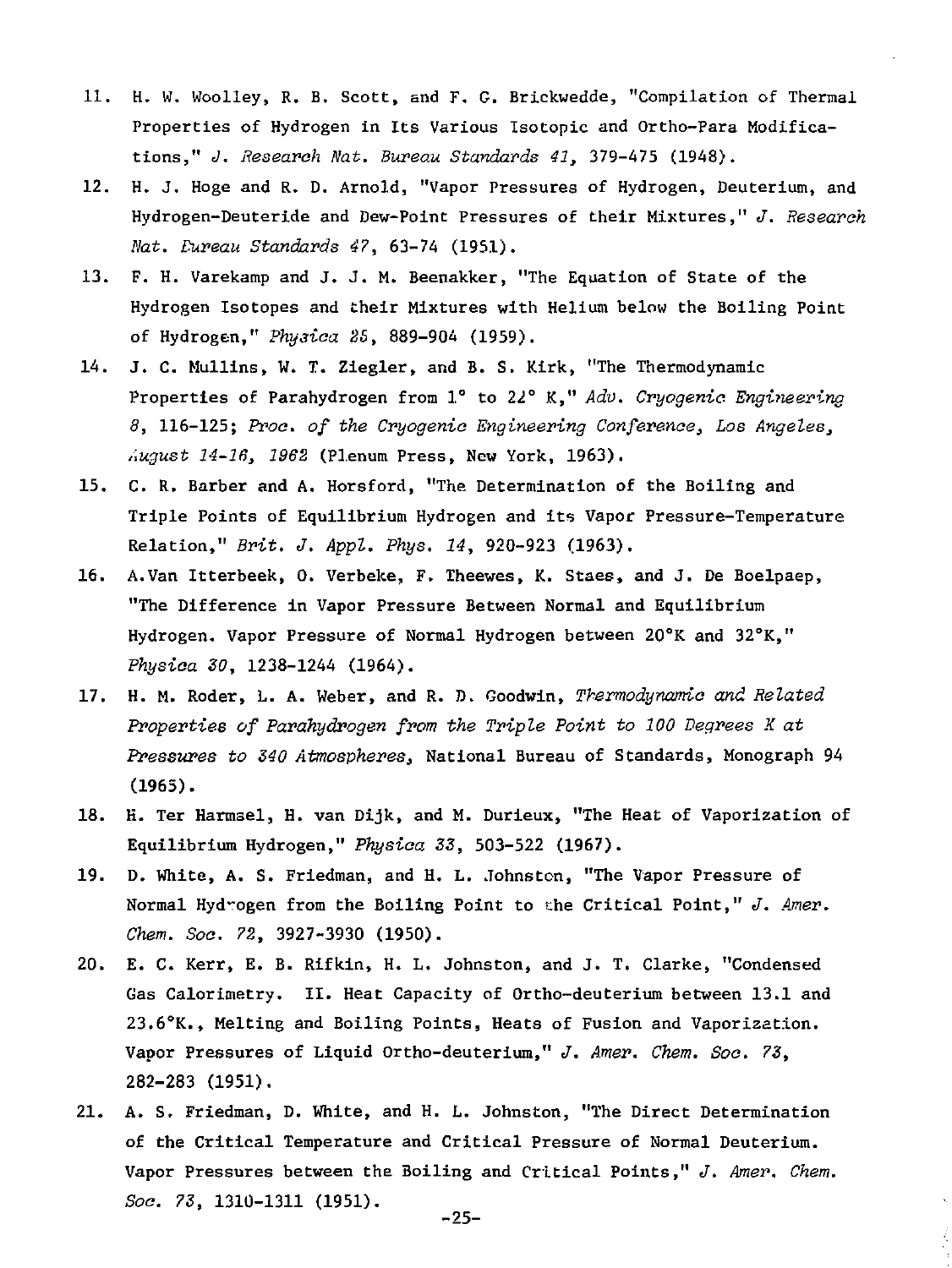- 22. R. Prydz, *The Thermodynamic Values cf Deuterium,* National Bureau of Standards, Rept. 9276 (1967).
- 23. M. Durieux, H. van Dijk, H. ter Harmsel, and C. van Rijn, *Temperature Its Measurement and Control in Science and Industry,* F. G. Brickwedde, ed., (Reinhold, New York, 1961), vol. Ill, pt. 1, pp. 383-390.
- 24. "The International Practical Temperature Scale of 1968," adopted by the Comité International des Poids et Mesures, communicated by C. R. Barber, *Metrologia S,* 35-44 (1968).
- 25. T. J. Quinn, "Temperature Standards," in *Temperature Measurement* (1975); B. F. Billing and T. J. Quinn, ed., *European Conference on Temperature Measurement;, Teddington, England, 1SI75, Conference Series 26* (Institute of Physics, Bristol, 1976), pp. 1-16.
- 26. E. Grilly, "The Vapor Pressures of Hydrogen, Deuterium and Tritium up to Three Atmospheres," *J. Amer. Chem. Soc. 73,* 843-846 (1951).
- 27. R, Sherman, Los Alamos Scientific Laboratory, Los Alamos, NM, private communication (September 28, 1976).
- 28. E. W. Albers, P. Hartech, and R. R. Reeves, "Ortho- and Paratritium," *J. Amer. Chem. Soc. 86,* 204-209 (1964).
- 29. R. Frauenfelder, F. Heinrich, and J. B. Olin, "The Ortho-Para Equilibrium of H<sub>2</sub>, D<sub>2</sub>, and T<sub>2</sub>," Helv. Phys. Acta (Ger) 38, 279-298 (1965).
- 30. H. M. Mittelhauser and G. Thodos, "Vapor Pressure Relationships up to the Critical Point of Hydrogen, Deuterium, and Tritium, and their Diatomic Combinations," *Cryogenics 4,* 368-373 (1964).
- 31. J. Bigeleisen and E. C. Kerr, "Vapor-Liquid Equilibria of Dilute Solutions of HT in e-H<sub>2</sub> and DT in e-D<sub>2</sub> from the Triple Points to the Critical Temperatures of the Solutions," *J. Chem. Phys. 38,* 763-768 (1963).
- 32. R. D. Goodwin, D. E. Diller, H. M. Roder, and L. A. Weber, "Pressure-Density-Temperature Relations of Fluid Para Hydrogen From 15 to 100°K at Pressures to 350 Atmospheres," *J. Research Nat. Bureau Standards 67A,*  173-192 (1963).
- 33. R. D. Goodwin, D. E. Diller, H. M. Roder, and L. A. Weber, "Second and Third Virial Coefficients for Hydrogen," *3. Research Hat. Bureau Standards 68A,* 121-126 (1964).
- 34. Z. E. H. A. El Hadi, J. A. Dorrepaal, and M. Durieux, "Pressure-Volume Isotherms of Hydrogen Gas Between 19° and 23"K," *Physica 41,* 320-331 (1969).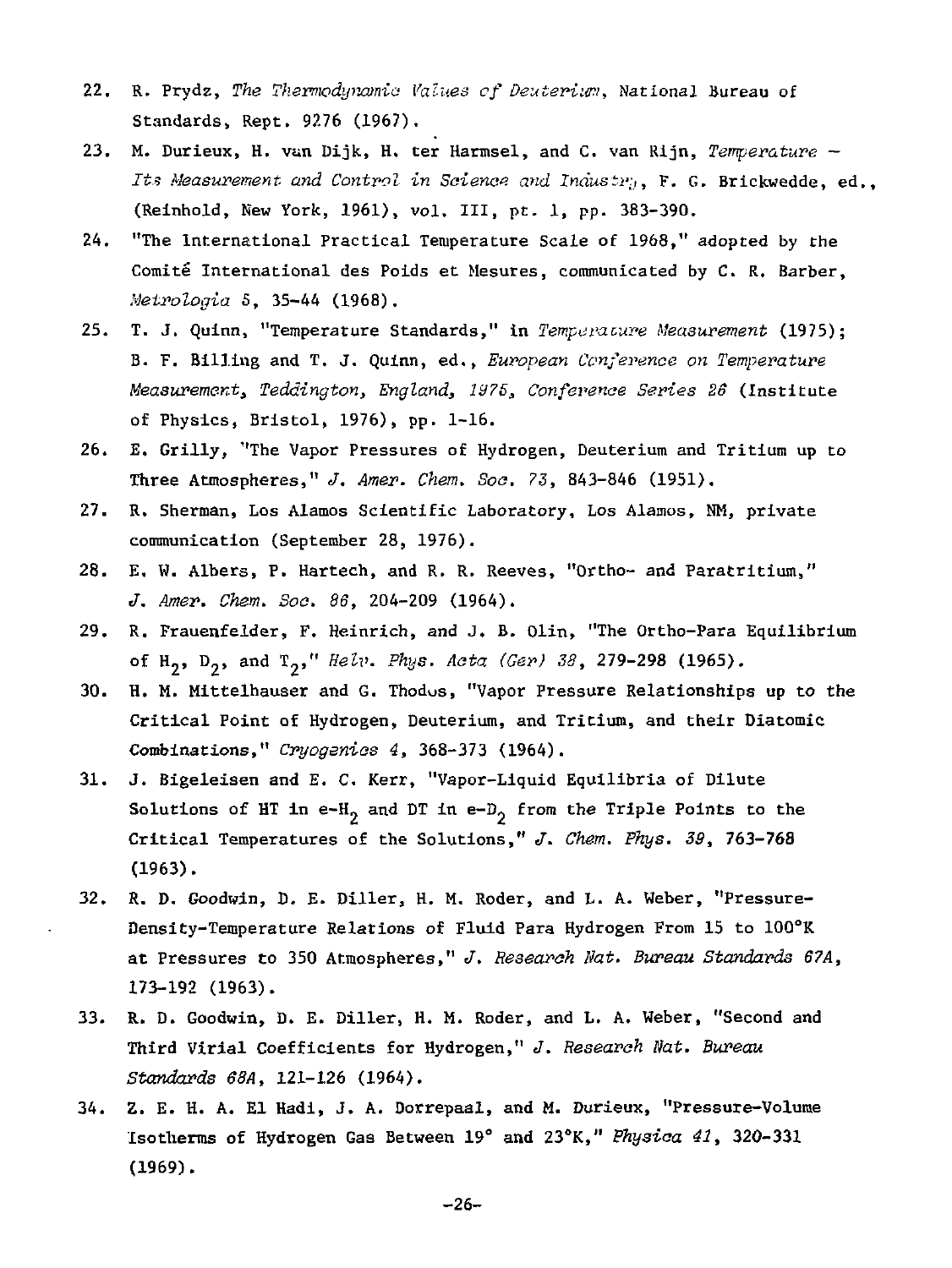- 35. D. White and H. L. Johnston. *Thermodynamic Properties of Gaseous Hydrogen from Experimental Data of State,* Ohio State University Research Foundation, Rept. TR 264-26 (1953).
- 36. H. F. P. Knaap, M. Knoester, C. M. Knobler, and J. J. M. Beenakker, "The Second Virial Coefficients of the Hydrogen Isotopes Between 20 and 70°K," *Physiaa 28,* 21-32 (1962).
- 37. J. J. M. Beenakker, F. H. Varekamp and H. F. P. Knaap, "The Second Virial Coefficient of Ortho and Para Hydrogen at Liquid Hydrogen Temperatures," *Physica 26,* 43-51 (1960).
- 38. E. R. Grilly, "The Densities of Liquid Tritium, 20.6 to 29°K," *J. Amer. Chem. Soo. 73,* **5307-5308 (1951).**
- 39. D. E. Diller, "Refractive Index of Gaseous and Liquid Hydrogen," *J. Chem. Phys. 49,* 3096-3105 (1968).
- 40. N. S. Rudenko and V. P. Slyusar, "Density of Liquid Hydrogen Deuteride," *Russ. J. Phys. Chem. 43,* **434 (1969).**
- 41. H. D. Megaw, "The Density and Compressibility of Solid Hydrogen and Deuterium at 4.2°K," *Phil. Mag. 28,* 129-147 (1939).
- 42. R. F. Dwyer, G. A. Cook, 0. E. Berwaldt, and H. E. Nevins, "Molar Volume of Solid Parahydrogen along the Melting Line," *J. Chem. Phys. 43,* 801-805 (1965).
- 43. V. S. Kogan, B. G. Lazarev, and R. F. Bulatova, "Diffraction of X-rays by Polycrystalline Samples of Hydrogen Isotopes," *Soviet Physios — JETP 37,*  485-488 (1960).
- 44. V. S. Kogan, A. S. Bulatov, and L. F. Yakimenko, "Texture in Layers of Hydrogen Isotopes Condensed on a Cooled Substrate," *Soviet Physios — JETP 19,* 107-109 (1964).
- 45. K. F. Mucker, S. Talhouk, P. M. Harris, and D. White, "Crystal Structure of Solid Deuterium from Neutron-Diffraction Studies," *Phys. Rev. Lett. 16,*  586-588 (1965).
- 46. R. L. Mills and A. F. Schuch, "Crystal Structure of Normal Hydrogen at Low Temperatures," *Phys. Rev. Lett. 15,* 722-724 (1965).
- 47. A. E. Curzon and A. J. Mascall, "The Crystal Structures of Solid Hydrogen and Solid Deuterium in Thin Films," *Brit. J. Appl. Phys. 16,*  1301-1309 (1965).
- 48. A. F. Schuch and R. L. Mills, "Crystal Structure of Deuterium at Low **Temperatures,"** *Phys. Rev. Lett. 16,* **616-618 (1966).**

 $-27-$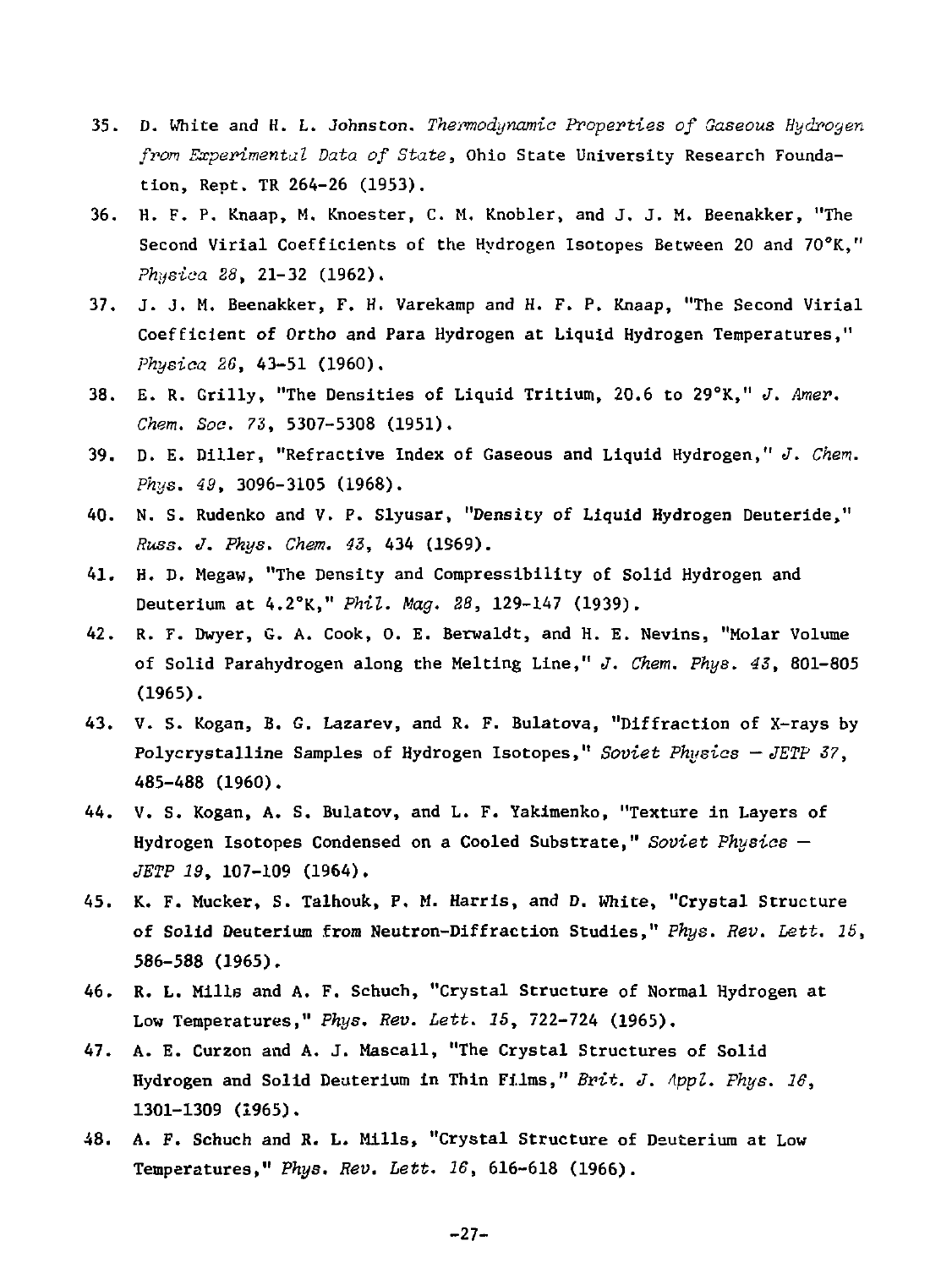- 49. 0. Bostanjoglo and R. Kleinschmidt, "Crystal Structure of Hydrogen Isotopes," *J. Chem. Phys. 46,* 2004-2005 (1967).
- 50. A. F. Schuch, R. L. Mills, and D. A. Depatie, "Crystal-Structure Changes in Hydrogen and Deuterium," *Phija. Rev. 165,* 1032-1040 (1968).
- 51. A. S. Bulatov and V. S. Kogan, "Neutron Diffraction Investigations of Hydrogen Isotopes," Soviet Physics - JETP 37, 210-212 (1968).
- 52. K. F. Mucker, P. M. Harris, D. White, and R. A. Erickson, "Structures of Solid Deuterium Above and Below the *\* Transition as Determined by Neutron Diffraction," *J. Chen. Fhys. 49,* 1922-1931 (1968).
- 53. J. Jarvis, D. Ramm, and H. Meyer, "Density Changes in Solid H\_," *T'hys. Rev. Lett. IS,* 119-121 (1967).
- 54. K. Clusius and K. Hiller, "The Specific Heats of pH, in Solid, Liquid, and Gaseous Forms," *Z. Physik. Chemie B4,* 158-168 (1929).
- 55. K. Clusius and E. Bartholome, "Calorimetric and Thermal Properties of Condensed Heavy Hydrogen," Z. *Physik. Chemie BS0,* 237-264 (1935).
- 56. K. Clusius, "Thermal Properties of D, and Its Compounds," Z. *Slektroo'nemie (Ger.) 44,* 21-31 (.1938).
- 57. T. J. Lee, L. Gowland, and V. C. Reddish, "Condensation of Hydrogen on Interstellar Grains," *Nature Phys. Sai. 231,* 193-196 (1971).
- 58. T. J. Lee, "The Condensation of  $H_2$  and  $D_2$ : Astrophysics and Vacuum Technology," *J. Vacuum Soi. Technol. 9,* 257-261 (1972).
- 59. E. S. Borovik, S. F. Grlshin, and E. Y. Grishina, "The Vapor Pressure of Nitrogen and Hydrogen at Low Pressures," *Soviet Phys.-Tech. Phys. 5,*  506-511 (1960).
- 60. H. Harrison, W. L. Fite, and G. L. Guthrie, "The Vapor Pressure of Solid Hydrogen in the Temperature Range from 4.7 K to 11.1 K," in *Chemical Reactions Using Modulated Free Radical Beams,* General Dynamics Corp., General Atomic Division, San Diego, CA, Final Rept. AFOSR-2357; GA-2972, Pt. B (1962).
- 61. C. Benvenuti and R. S. Calder, "The Desorption of Condensed Hydrogen from Various Substrates by Infrared Thermal Radiation," *Phys. Lett. 55A<sup>a</sup>* 291-292 (1971).
- 62. R. B. Newman and L. C. Jackson, "The P, T, x Relationships of  $H_2$  + HD and  $H_2 + D_2$  Mixtures Between 18° and 28°K," Trans. Faraday Soc. 54, 1481-1491 (1958).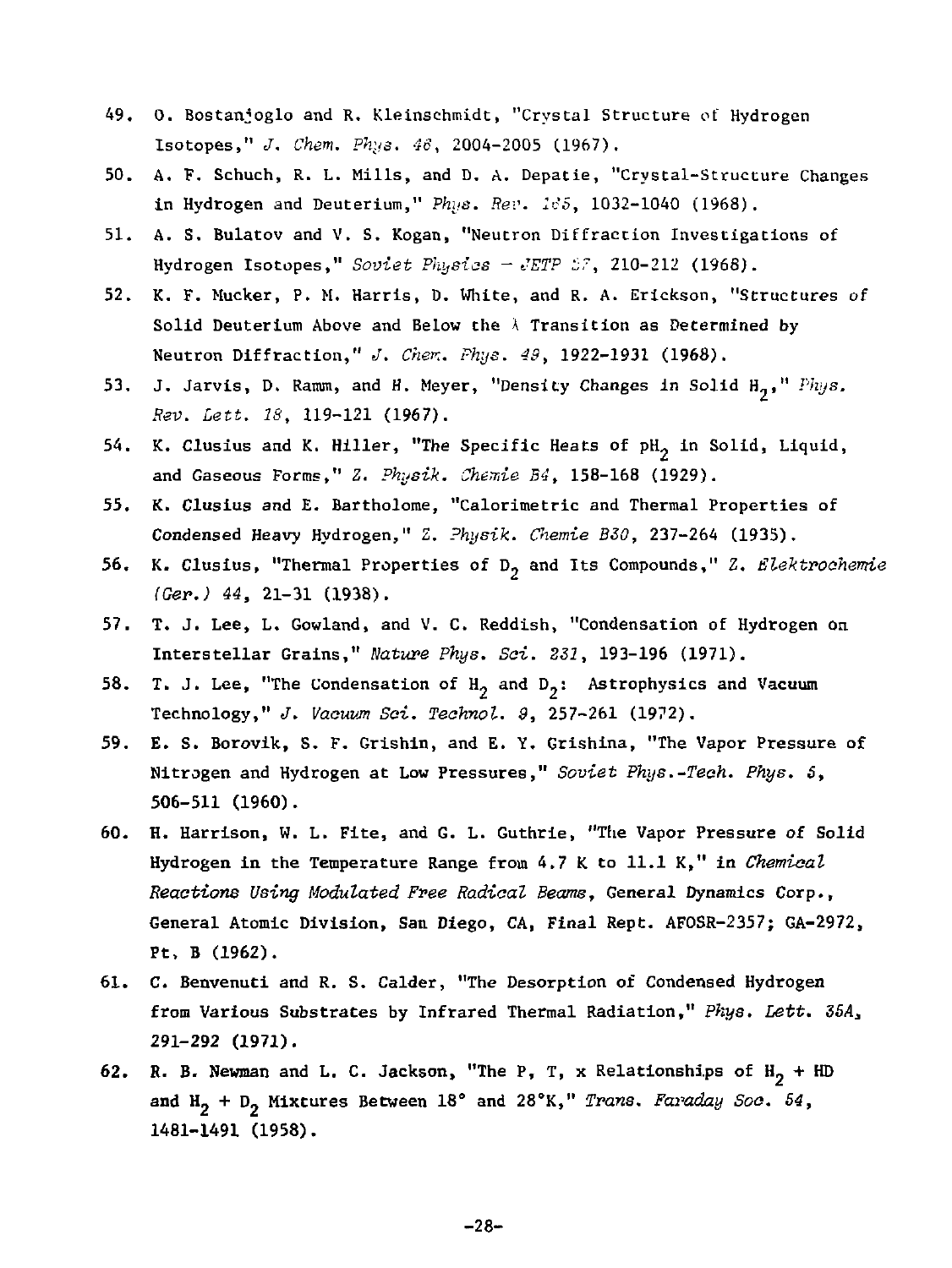- 63. D. White and J. R. Gaines, "Liquid-Solid Phase Equilibria in the Hydrogen-Deuterium System." *J. Chen. Pk.s. 42*, 4152-4158 (1965).
- 64. N. G. Bereznyak, 1. V. Bogoyavlenskii, L. V. Karnatsevich, and V. S. Kogan, "Melting Diagram of the  $pH_2$ -oD<sub>2</sub>,  $pH_2-HD$ , and oD-HD Systems," *Soviet Phys. -JETP SO,* 1048-1049 (1970).
- 65. N. G. Bereznyak, I. V. Bogoyavlenskii, L. V. Karnatsevich, and A. A. Sheinina, "Phase Diagram of the eH<sub>2</sub>-"D<sub>2</sub> Vapor-Liquid-Crystal System at Temperatures Between 14<sup>°</sup> and 20<sup>°</sup>K," Soviet Phys. - JETP 32, 838-840 (1971).
- 66. N. G. Bereznyak, I. V. Bogoyavlenskii, and L. V. Karnatsevich, "Vapor Pressure of Liqu'.d Hydrogen-Deuterium Solutions Below 20.4 K," *Soviet Phys -JETP ZC,* 304-306 (1973).
- 67. N. G. Bereznyak, I. V, Bogoyavlenskii, L. V. Karnatsevich, and A. A. Sheinina, "Conditions for a Hydrogen-Deuterium Phase Equilibrium System within a Temperature Range of 14-20 K," Ukr. Fiz. Zh. (Russ) 19, 472-481 (1974).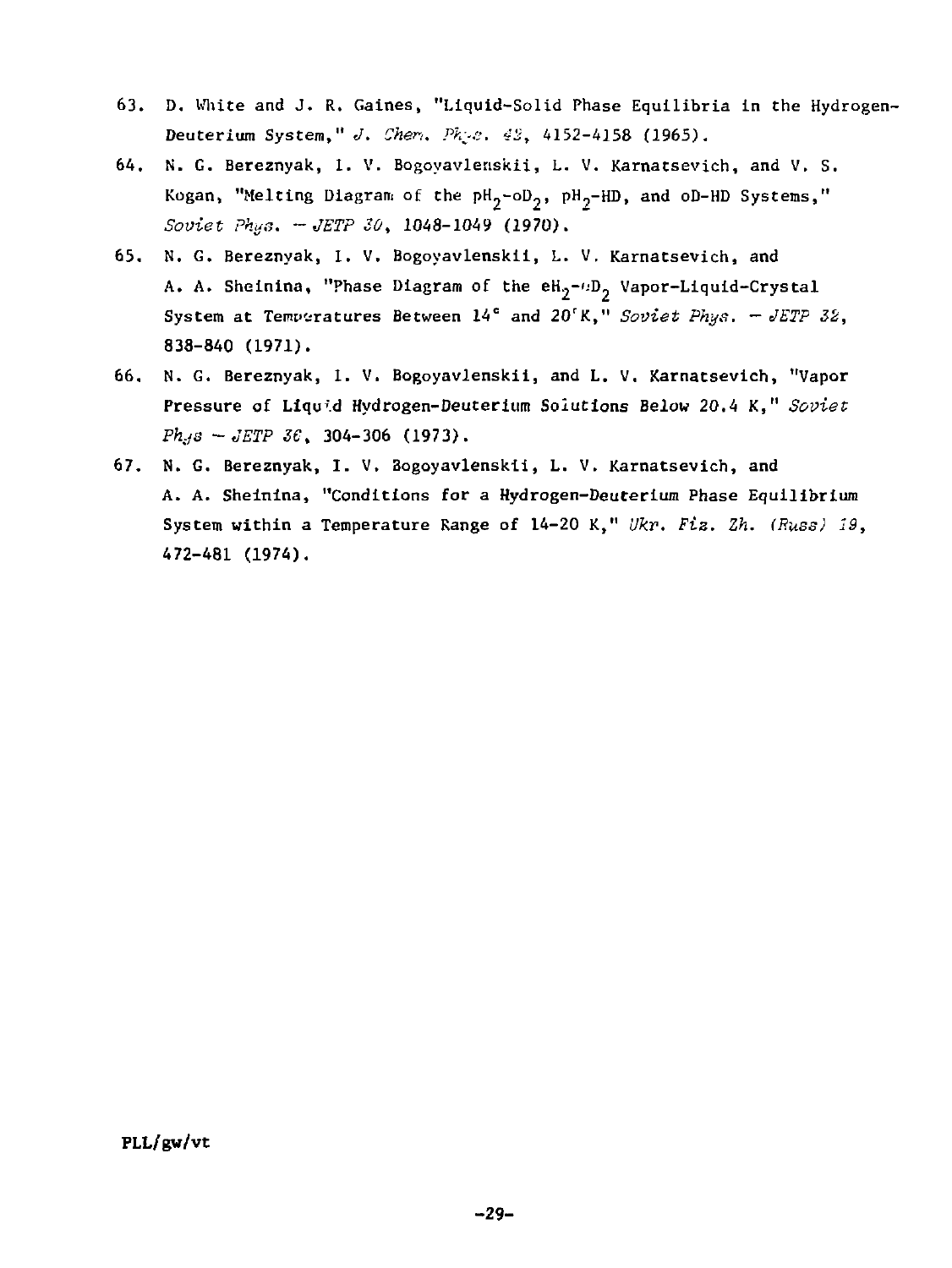# **Appendix. List of Symbols**

| A, B, B', C, D                                                             | Constants for vapor pressure, temperature equations.                                                                             |
|----------------------------------------------------------------------------|----------------------------------------------------------------------------------------------------------------------------------|
| $A_{\rho}$ , $B_{\rho}$                                                    | Constants for liquid density, temperature equations.                                                                             |
| $B_g$ , $C_g$                                                              | Second and third virial coefficient for gas.                                                                                     |
| $B_{\rm g}$                                                                | Constant for the solid density, temperature equation.                                                                            |
| $B_0$                                                                      | Constant for the second virial coefficient, temperature<br>equation.                                                             |
| G                                                                          | $Gibb$ : free energy $(J/mol)$ .                                                                                                 |
| $s_{D_2}$ , $s_{H_2}$ , $s_1$ , $s_j$                                      | Mole fractions of the $D_2$ , $H_2$ , i <sup>th</sup> , and j <sup>th</sup> components in the<br>gaseous phase of a mixture.     |
| $H_f$ , $H_c$ , $H_u$                                                      | Real heats of fusion, sublimation, and vaporization $(J/mol)$ .                                                                  |
| $\mathbf{H}_{\mathbf{q}}(\text{eff}), \mathbf{H}_{\mathbf{q}}(\text{eff})$ | Effective heats of sublimation and vaporization (J/mol).                                                                         |
| 1                                                                          | Percent deviation of gas pressure from Raoult's Law.                                                                             |
| $\ell_{D_2}$ , $\ell_{H_2}$ , $\ell_i$ , $\ell_j$                          | Mole fraction of the $D_2$ , $H_2$ , i <sup>th</sup> , and j <sup>th</sup> components in the<br>liquid phase of a mixture.       |
| n                                                                          | Constant for the second virial coefficient, temperature                                                                          |
|                                                                            | equation.                                                                                                                        |
| $P_{1}$                                                                    | Partial pressure of the $i^{th}$ component in a mixture (Torr).                                                                  |
| $P_{m}$                                                                    | Measured total vapor pressure of a mixture (Torr).                                                                               |
| P°                                                                         | Pure component, saturated, liquid-gas vapor pressure.                                                                            |
|                                                                            | Subscripts $D_2$ , $H_2$ , $X_2$ , XY, and $Y_2$ refer to specific hydrogen                                                      |
|                                                                            | species. Subscript i refers to the i <sup>th</sup> component in a                                                                |
|                                                                            | mixture. Subscripts 1 and 2 refer to two consecutive data                                                                        |
|                                                                            | points in a series (Torr).                                                                                                       |
| $P_T^{\circ}$                                                              | Raoult's Law total-vapor pressure of a mixture (Torr).                                                                           |
| 0°                                                                         | Pure component, saturated, solid-gas vapor pressure.<br>Subscript i refers to the i <sup>th</sup> component in a mixture (Torr). |
| R                                                                          | Gas constant $(8.314 \text{ J/mol} \cdot \text{K} \text{ or } 62.361 \text{ Torr-litres}).$                                      |
| s                                                                          | Subscripts g and $\ell$ refer to gas and liquid (J/mol.K).<br>Entropy.                                                           |

-30-